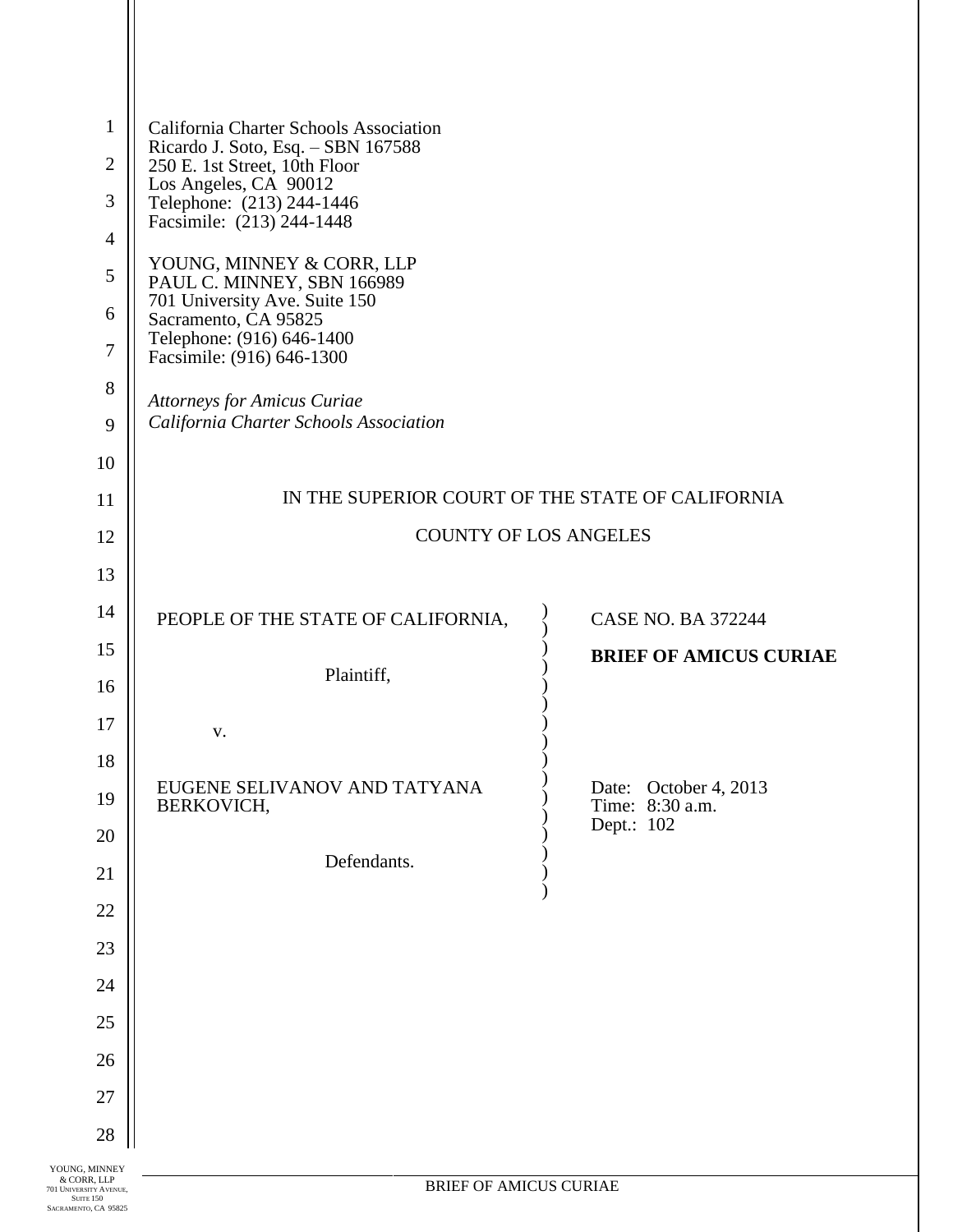| $\mathbf{1}$   |  |
|----------------|--|
| 2              |  |
| 3              |  |
| $\overline{4}$ |  |

# **TABLE OF CONTENTS**

| ↵                   |                |                                                                                                                                                            |  |
|---------------------|----------------|------------------------------------------------------------------------------------------------------------------------------------------------------------|--|
| 3                   | $\mathbf{I}$ . |                                                                                                                                                            |  |
| $\overline{4}$      | П.             | Overview of Charter Schools and the Important Role they Play in California Education 2                                                                     |  |
| 5                   |                | III. The Operators of Charter Schools are Closely Supervised and Monitored by Multiple Levels                                                              |  |
| 6                   |                | of State and Local Government with the Power to Cure and Correct Violations of Law and                                                                     |  |
| 7                   |                | IV. The Employees of a Nonprofit Corporation Operating a Charter School are not Subject to                                                                 |  |
| 8                   |                |                                                                                                                                                            |  |
| 9                   |                | The Charter Schools Act Authorizes Charter Schools to be Operated by Nonprofit<br>A.                                                                       |  |
| 10                  |                | The Nonprofit Corporations Operating Charter Schools Are Deemed to be Private<br><b>B.</b>                                                                 |  |
| 11                  |                |                                                                                                                                                            |  |
| 12                  |                | C.<br>Employees of the Nonprofit Corporation Operating a Charter School are Not<br>Public Employees (i.e., Not Officers of the State, or Any County, City, |  |
| 13                  |                |                                                                                                                                                            |  |
| 14                  |                | D.                                                                                                                                                         |  |
| 15                  |                | Any Vagueness or Doubt in the Application of Criminal Statutes Should Be Interpreted<br>Ε.                                                                 |  |
| 16                  | V.             | The Jury Instructions on Penal Code §424 and §504 Violate the Fundamental Rules of Our                                                                     |  |
| 17                  |                |                                                                                                                                                            |  |
| 18                  |                | There was No Crime Here; Defendant's Conduct Did Not Constitute Misappropriation<br>A.<br>of Public Funds under Penal Code §424<br>17                      |  |
| 19                  |                | 1.<br>a.                                                                                                                                                   |  |
| 20                  |                | b.<br>Rule Number Three: The Judge Must be the Finder of Law and the Jury<br>c.                                                                            |  |
| 21                  |                | 21                                                                                                                                                         |  |
| 22                  |                | Penal Code §504 Counts Suffer the Same Disability 22<br><b>B.</b>                                                                                          |  |
| 23                  |                | .23                                                                                                                                                        |  |
| 24                  |                |                                                                                                                                                            |  |
| 25                  |                |                                                                                                                                                            |  |
| 26                  |                |                                                                                                                                                            |  |
| 27                  |                |                                                                                                                                                            |  |
| 28                  |                |                                                                                                                                                            |  |
| , MINNEY<br>RR, LLP |                | RRIEE OF AMICUS CURIAE                                                                                                                                     |  |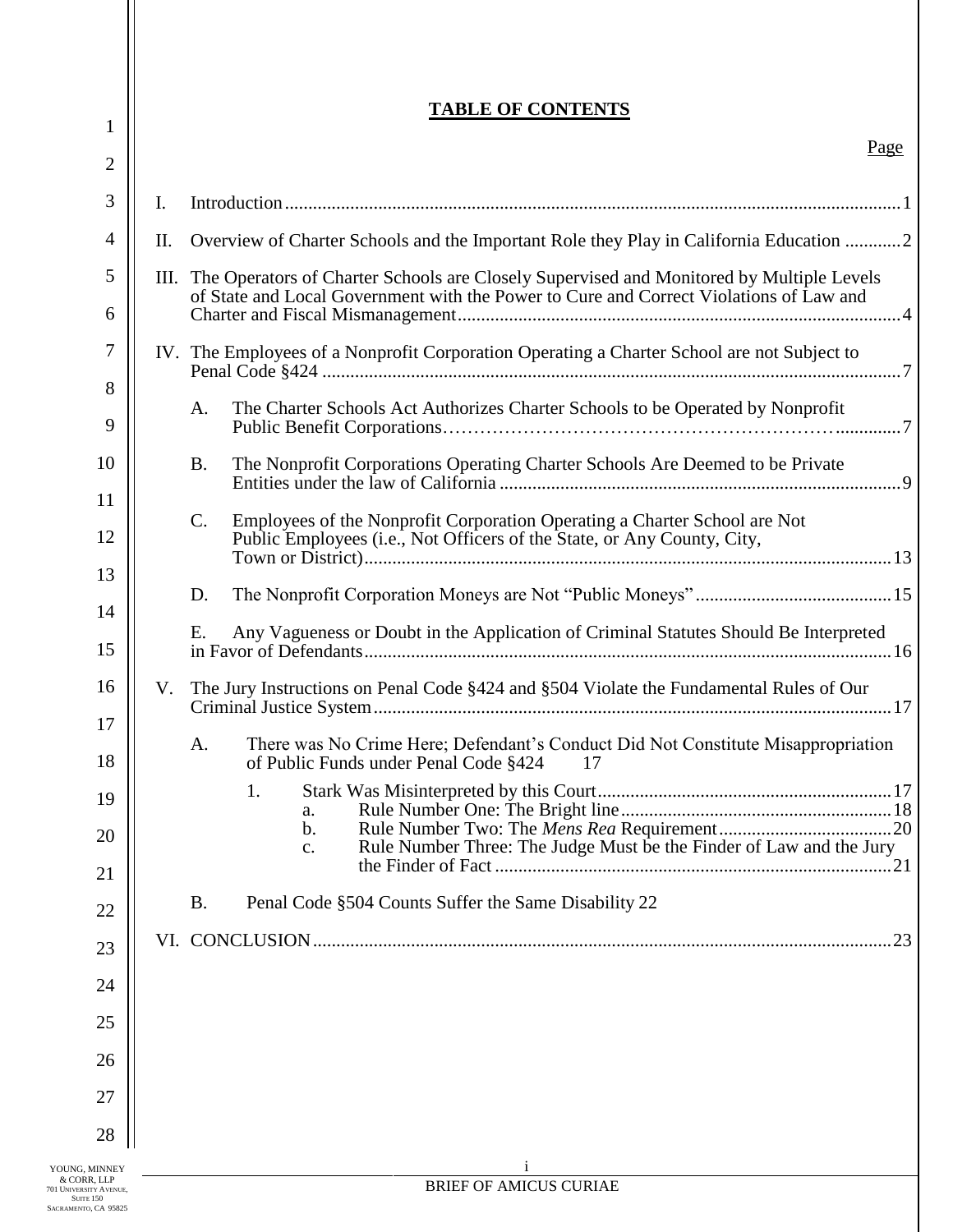## **TABLE OF AUTHORITIES**

| 1              |                                                               | Page(s) |
|----------------|---------------------------------------------------------------|---------|
| $\overline{2}$ | <b>Cases</b>                                                  |         |
| 3              | Federal                                                       |         |
| $\overline{4}$ | Grayned v. City of Rockford (1972)                            |         |
| 5              |                                                               |         |
| 6              | Musser v. Utah $(1948)$                                       |         |
| 7              | Rendell-Baker v. Kohn (1982)                                  |         |
| 8              |                                                               |         |
| 9<br>10        | Sufi v. Leadership High School (2013)                         |         |
| 11             | Village of Hoffman Estates v. The Flipside (1982)             |         |
| 12             | Winters v. New York (1948)                                    |         |
| 13             |                                                               |         |
| 14             | <u>State</u>                                                  |         |
| 15             |                                                               |         |
| 16             | California School Bds. Assn. v. State Bd. of Education (2010) |         |
| 17             | Caviness v Horizon Community Learning Center (2009)           |         |
| 18             |                                                               |         |
| 19             | Joey Wells v. One2One Learning Foundation (2006)              |         |
| 20             | Knapp v. Palisades Charter High School (2007)                 |         |
| 21             |                                                               |         |
| 22             | People v. Christiansen (2013)                                 |         |
| 23             | People v. Dillon (1926)                                       |         |
| 24             |                                                               |         |
| 25             | People v. Holtzendorff (1960)                                 |         |
| 26             | People v. Showalter (1932)                                    |         |
| 27             |                                                               |         |
| 28             | People v. Williams (2001)                                     |         |
| <b>IINNEY</b>  | $\overline{\mathbf{u}}$                                       |         |

YOUNG, MINNEY<br>& CORR, LLP<br>701 UNIVERSITY AVENUE,<br>SUITE 150<br>SACRAMENTO, CA 95825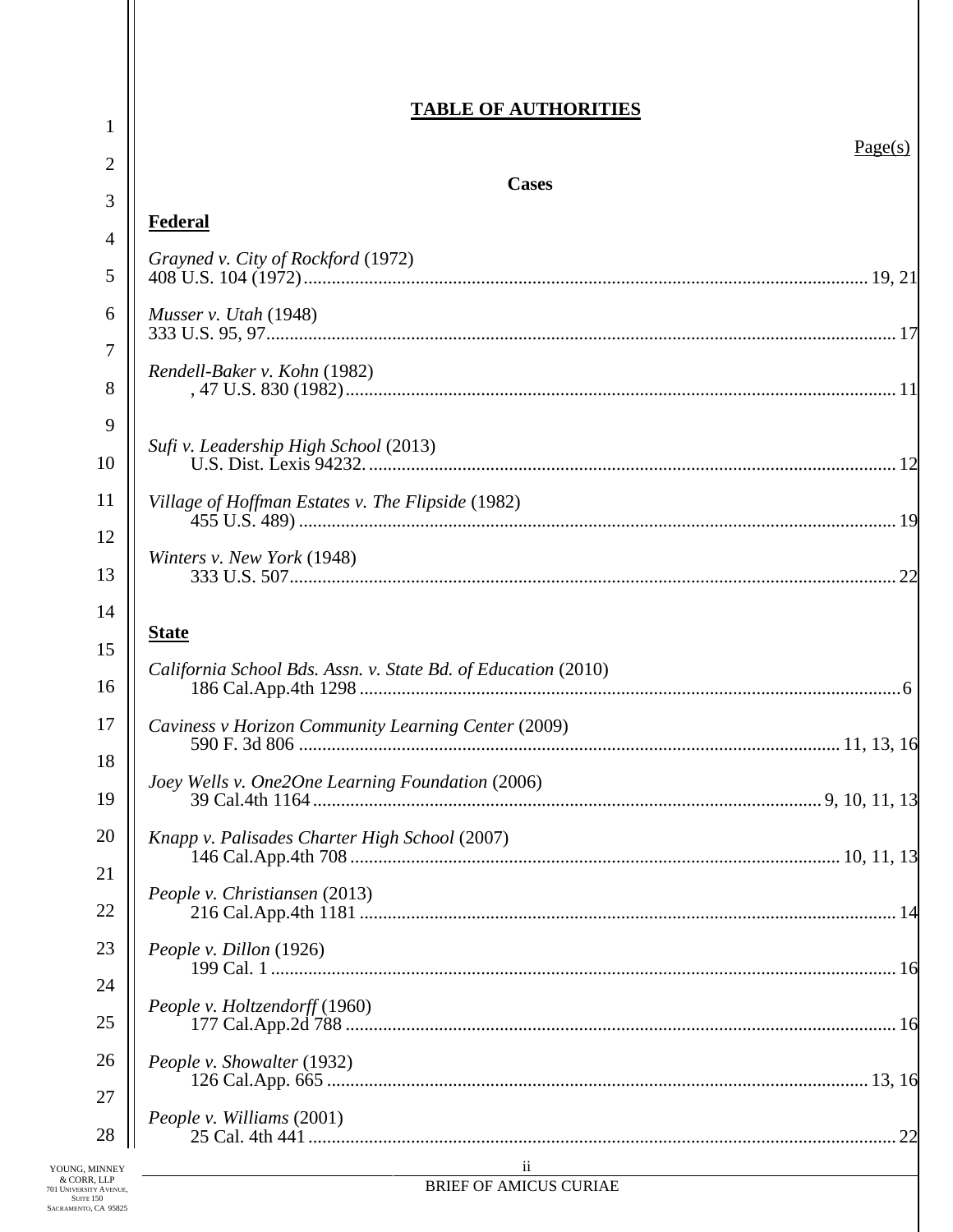| 1              | <b>TABLE OF AUTHORITIES</b>                     |  |
|----------------|-------------------------------------------------|--|
| $\overline{2}$ | Page(s)                                         |  |
| 3              | Stark v. Superior Court of Sutter County (2011) |  |
| $\overline{4}$ |                                                 |  |
| 5              | Wilson v. State Bd. of Education                |  |
| 6              |                                                 |  |
| 7              | Wilson v. State Board of Education (1999)       |  |
| 8              | <b>Statutes</b>                                 |  |
| 9              |                                                 |  |
| 10             |                                                 |  |
| 11             |                                                 |  |
| 12             |                                                 |  |
| 13             |                                                 |  |
| 14             |                                                 |  |
| 15             |                                                 |  |
| 16             |                                                 |  |
| 17             |                                                 |  |
|                |                                                 |  |
| 18             |                                                 |  |
| 19             |                                                 |  |
| 20             |                                                 |  |
| 21             |                                                 |  |
| 22             |                                                 |  |
| 23             |                                                 |  |
| 24             |                                                 |  |
|                |                                                 |  |
| 25             |                                                 |  |
| 26             |                                                 |  |
| 27             |                                                 |  |
| 28             |                                                 |  |
| <b>MINNEY</b>  | iii                                             |  |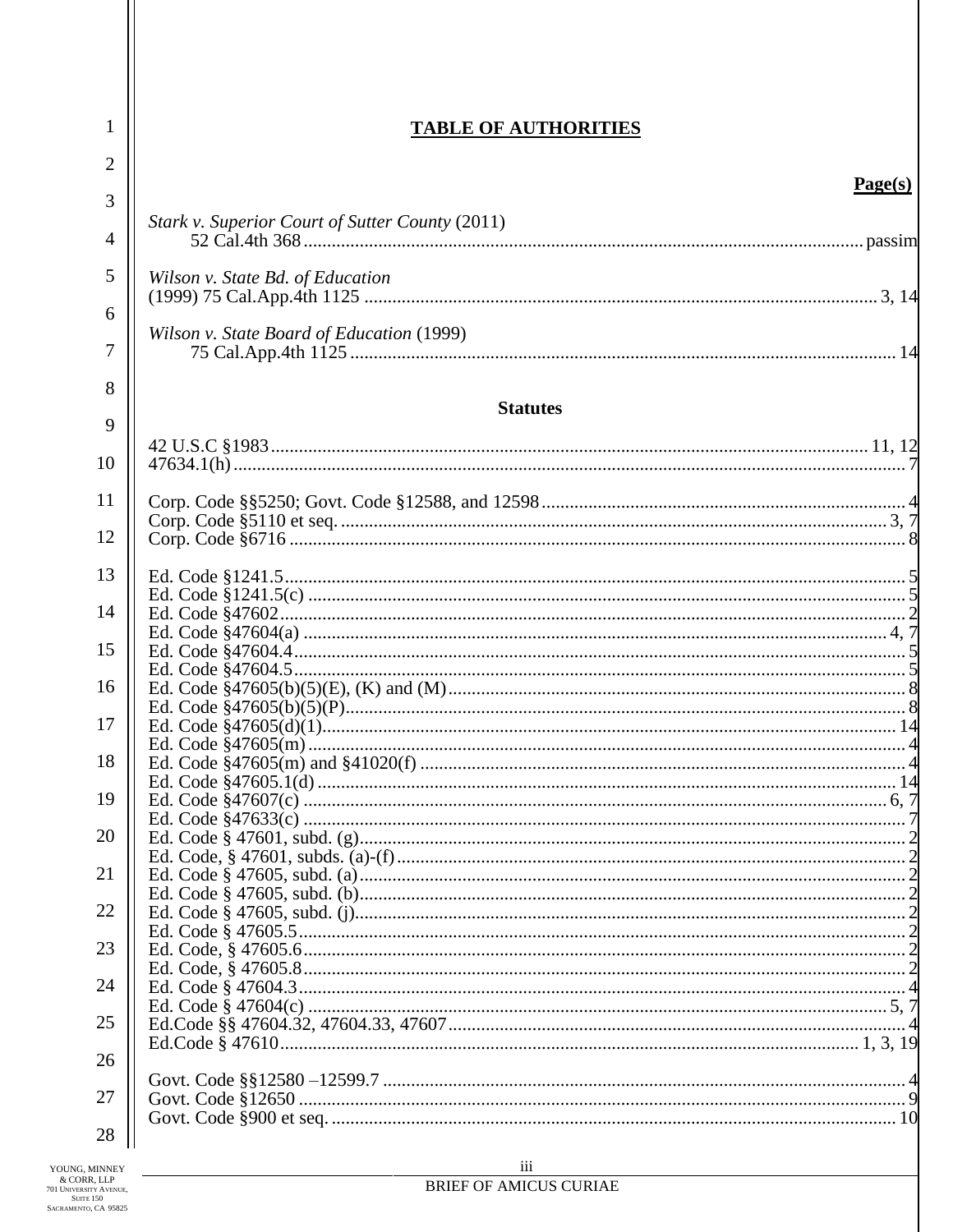| $\mathbf{1}$                                           | <b>TABLE OF AUTHORITIES</b>         |
|--------------------------------------------------------|-------------------------------------|
| $\overline{2}$                                         |                                     |
| 3                                                      | Page(s)                             |
| $\overline{4}$                                         |                                     |
| 5                                                      |                                     |
| 6                                                      |                                     |
| $\overline{7}$                                         | <b>Regulations</b>                  |
| 8                                                      |                                     |
| 9                                                      |                                     |
| 10                                                     |                                     |
| 11                                                     |                                     |
| 12                                                     |                                     |
| 13                                                     |                                     |
| 14                                                     |                                     |
| 15                                                     |                                     |
| 16                                                     |                                     |
| 17                                                     |                                     |
| 18                                                     |                                     |
| 19                                                     |                                     |
| 20                                                     |                                     |
| 21                                                     |                                     |
| 22                                                     |                                     |
| 23                                                     |                                     |
| 24                                                     |                                     |
| 25                                                     |                                     |
| 26                                                     |                                     |
| 27                                                     |                                     |
| 28                                                     |                                     |
| i, MINNEY<br>RR, LLP<br>RSITY AVENUE,<br><b>TE 150</b> | iv<br><b>BRIEF OF AMICUS CURIAE</b> |

Н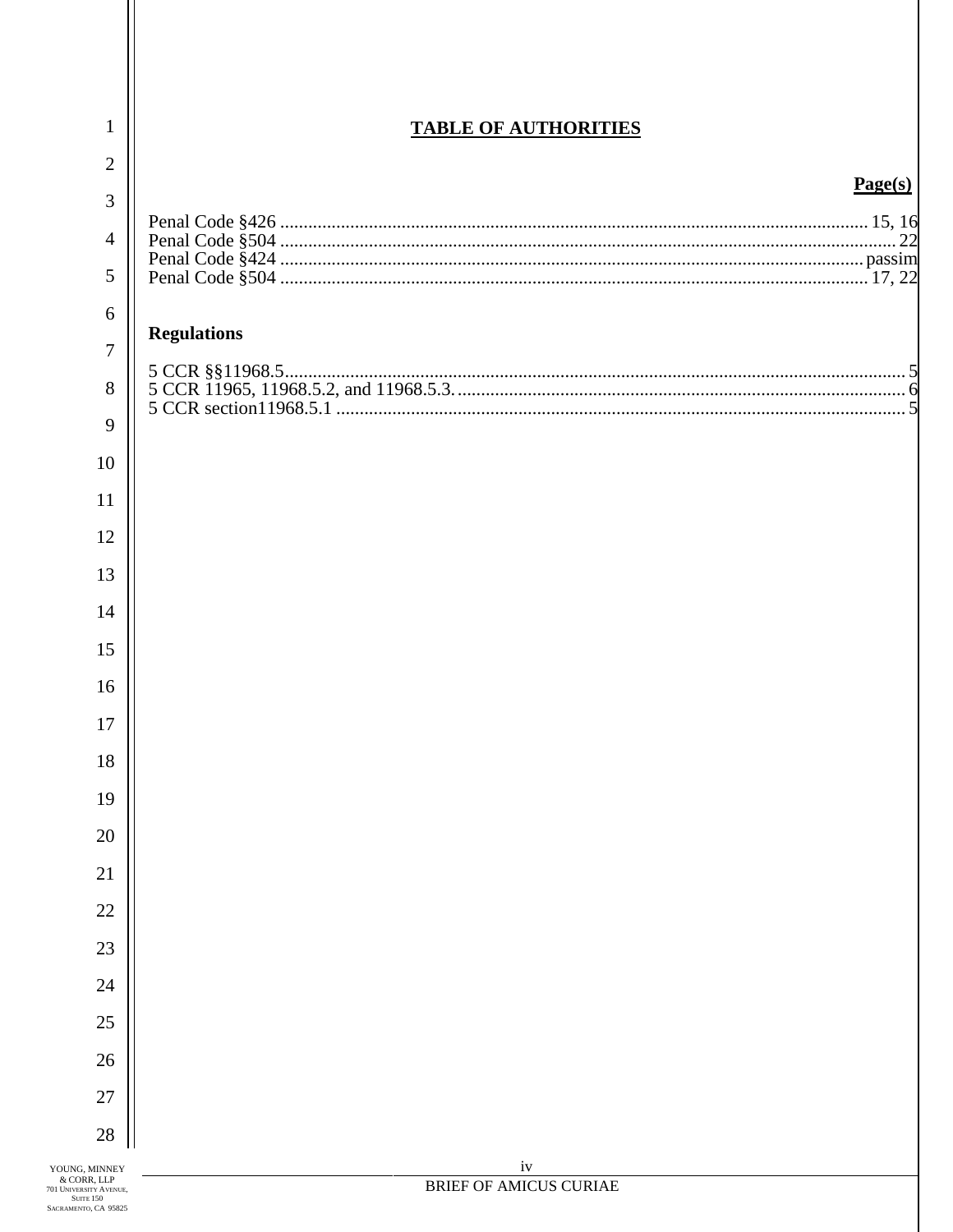## **I. Introduction**

1

2

3

4

5

6

7

8

9

10

11

12

13

14

15

16

17

18

19

20

21

22

23

24

25

26

27

By manufacturing new crimes that heretofore were unknown to charter schools, the prosecution seeks to undermine the cornerstone of what makes charter schools successful—operational freedom to create new dynamic programs and systems that achieve increased academic results and freedom from the rules binding traditional district schools. Accepting the prosecution's theory of criminal liability would nullify Education Code section 47610—what the California Department of Education calls the "mega-waiver"—which exempts charter schools from most laws applicable to district-run schools. Moreover, the prosecution completely ignores the fact that the Legislature has expressly allowed charter schools to be operated by private nonprofit corporations, and that many, if not all, of the complained of actions of the defendants are lawful actions of employees and officers of nonprofit corporations (e.g., ordinary and necessary expenditures on meals, gift cards, flowers, leases with employees and officers of the nonprofit etc.) And, most importantly, the court cases and administrative agency decisions make clear that these private officers and employees of the nonprofit corporation are not subject to Penal Code section 424 – because these nonprofit corporations are private entities, with private employees, expending private moneys (i.e., not "public moneys").

This unprecedented prosecution has sent shock waves throughout the charter school community and has stifled charter school operational freedoms. With no guidelines or set of rules on what is an "allowed" or "disallowed" expenditure, no recognition of the rules and regulations applicable to nonprofit corporations, and district attorneys and courts second guessing nonprofit corporate board's spending decisions years after the fact, charter schools are now forced to forgo their operational flexibility and make only the basic expenditures (e.g., books, salaries etc.) out of fear of future prosecution.

But perhaps more troubling, the prosecution would inject criminal courts unlawfully into the role of public education oversight and policy making—a role specifically reserved by the Legislature for school districts, county offices of education and the State Board of Education through the power to cure and correct nonprofit operators' violations of law and charters via the power to revoke or nonrenew the charter school.

1

28 ///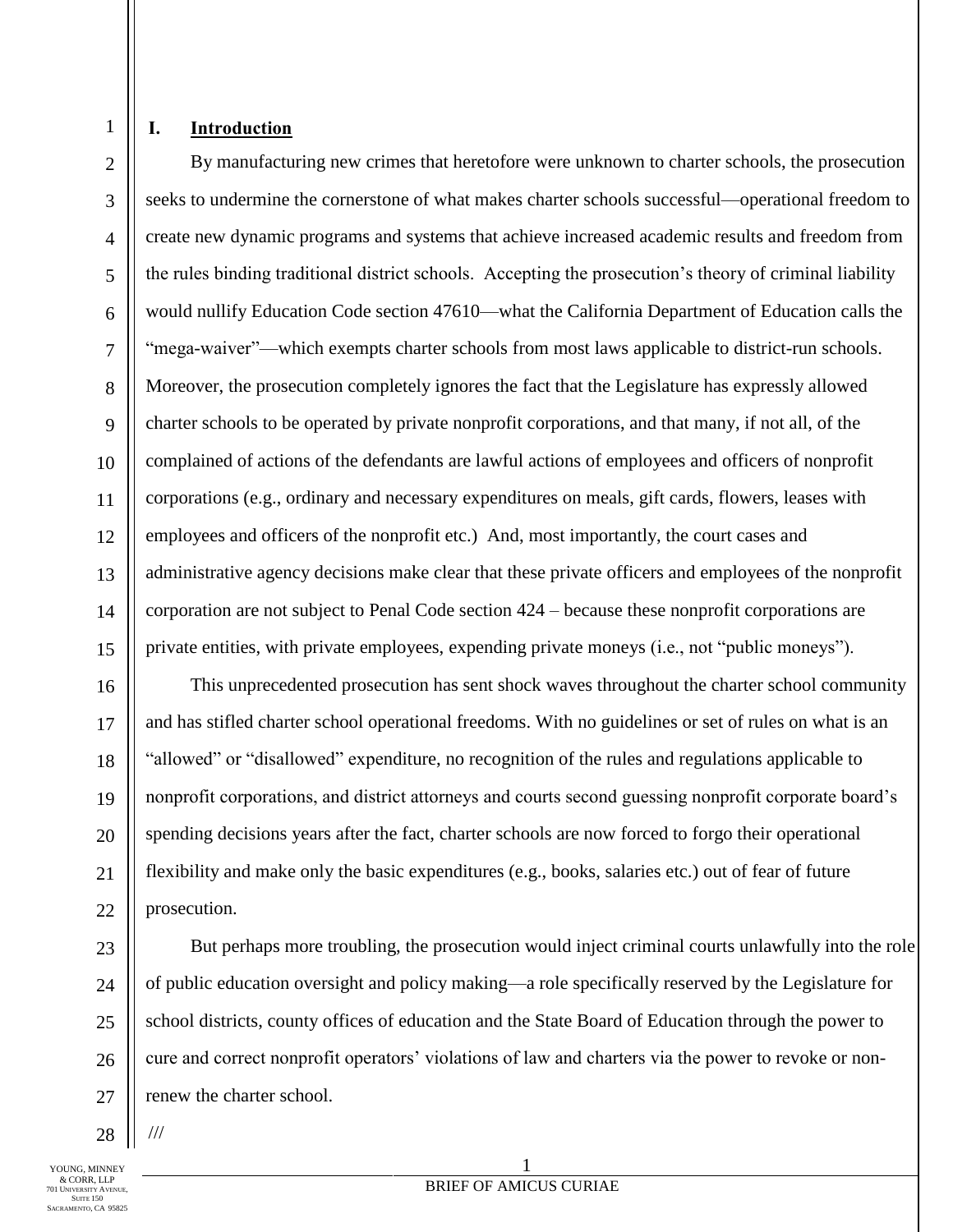2

3

4

5

6

7

8

 $\overline{Q}$ 

10

11

12

13

14

15

16

17

18

19

20

21

22

23

24

25

26

27

28

## **II. Overview of Charter Schools and the Important Role they Play in California Education**

Charter schools are a vital, growing part of California's school system. Charter schools are created and operated by parents, educators, nonprofit corporations or community groups to fill an educational need not otherwise fulfilled by traditional district-run public schools. Those parents, educators, nonprofit corporations and community groups start a charter school by initiating a charter petition, which is typically presented to a local school district governing board for approval. (Ed. Code, § 47605, subd. (a).) The law also allows, under certain circumstances, for county boards of education and the State Board of Education to be charter authorizing entities. (Ed. Code, §§ 47605, subd. (j), 47605.5, 47605.6, 47605.8.)

Under the Charter Schools Act, the Legislature originally authorized charter schools as a limited experiment *to establish and maintain schools that operate independently from the existing school district structure* as a method to accomplish the following: (1) improve pupil learning; (2) increase learning opportunities, especially for low achieving students; (3) encourage use of different and innovative teaching methods; (4) create new professional opportunities for teachers; (5) provide parents and students with more choices in the public school system; and (6) hold schools accountable for measurable pupil outcomes and provide a way to change from rule-based to performance-based accountability systems. (See Ed. Code,  $\S$  47601, subds. (a)-(f).) The key here is that the charter forms and educational contract binding the nonprofit corporate operator to achieve certain stated academic results in exchange for being freed from the "rule-based" system of accountability.

By 1998, charter schools had sufficiently proven their worth for the Legislature to raise the statutory limit of 100 charter schools to 250, with 100 more to be allowed each year. (Ed. Code §47602.) The Legislature also added an important additional goal to the Charter Schools Act – to create "vigorous competition within the public school system to stimulate continual improvements in all public schools." (Ed. Code, § 47601, subd. (g).) The also Legislature declared that "charter schools are and should become an integral part of the California education system and that establishment of charter schools should be encouraged." (Ed. Code, § 47605, subd. (b).) And importantly, the Legislature expressly allowed charter schools to be operate by nonprofit corporations formed and organized pursuant to the Nonprofit Public Benefit Corporation Law (Corp. Code §5110 et

YOUNG, MINNEY & CORR, LLP 701 UNIVERSITY AVENUE, SUITE 150 SACRAMENTO, CA 95825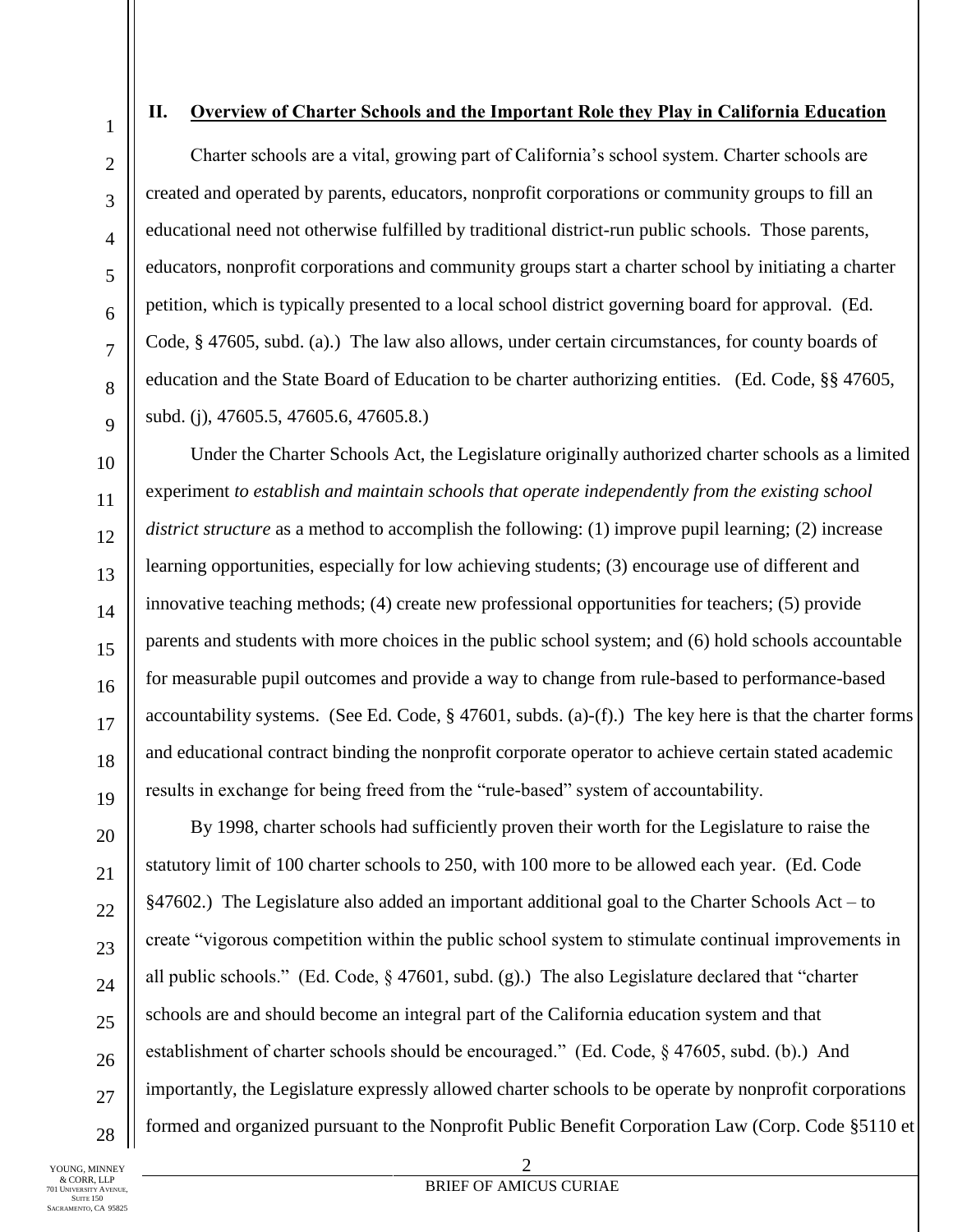seq.) By inviting private entrepreneurs into the world of public education, the California legislature purposely injected the potential for business practices wholly foreign to the normal public education bureaucracy for the purpose of increasing student achievement.

By design, charter schools differ from schools managed by school districts. Charter schools are freed from the "complex tangle of rules sustaining our public school system" which has "the potential to sap creativity and innovation, thwart accountability and undermine the effective education of our children." (*Wilson v. State Bd. of Education* (1999) 75 Cal.App.4th 1125, 1130 (*Wilson*).) As a result, charter schools have unparalleled innovation and flexibility, and are given the autonomy to tailor their educational and operational approaches to meet and respond to the needs of their students and community. That flexibility is primarily outlined in Education Code section 47610 (commonly referred to as the "mega-waiver") that, with the exception of a few laws not applicable to this prosecution, releases the operators of charter schools from having to comply with the "laws governing school districts."

Charter schools are unlike any other organization in the state. They are public schools operated by nonprofit corporate operators; they are a hybrid creature that has only been in existence for twenty years. There is very little guidance to developers of charter schools; there are no start-up manuals or guidelines produced by the state. And there are very limited fiscal resources to assist operators in the development of charter schools. There are only 73 Education Code sections that currently prescribe and proscribe a charter school's functions and operations – and at the time of the creation of Ivy Academia there were only 69 Education Code sections.<sup>1</sup> And, these few controlling Education Code sections clearly give the governing board of the charter school (in most cases a nonprofit corporation board) extensive flexibility in how to spend its moneys in the development and operation of the school (e.g., "funding may be used for any purpose determined by the governing board of the charter school.") (Education Code section 47634.1(f).<sup>2</sup>) The dearth of controlling law over the operation of charter

├ Over the twenty years of the Charter Schools Act, the Legislature has made a few sections of law outside the Education Code applicable to charter schools (e.g., Govt. Code 3540.1; Govt. Code section 6528). There are only fifteen references to charter schools outside the Education Code.

<sup>2</sup> Formerly, Education Code section  $47634.1(h)$ .

1

2

3

4

5

6

7

8

9

10

11

12

13

14

15

16

17

18

19

20

21

22

23

24

25

26

27

28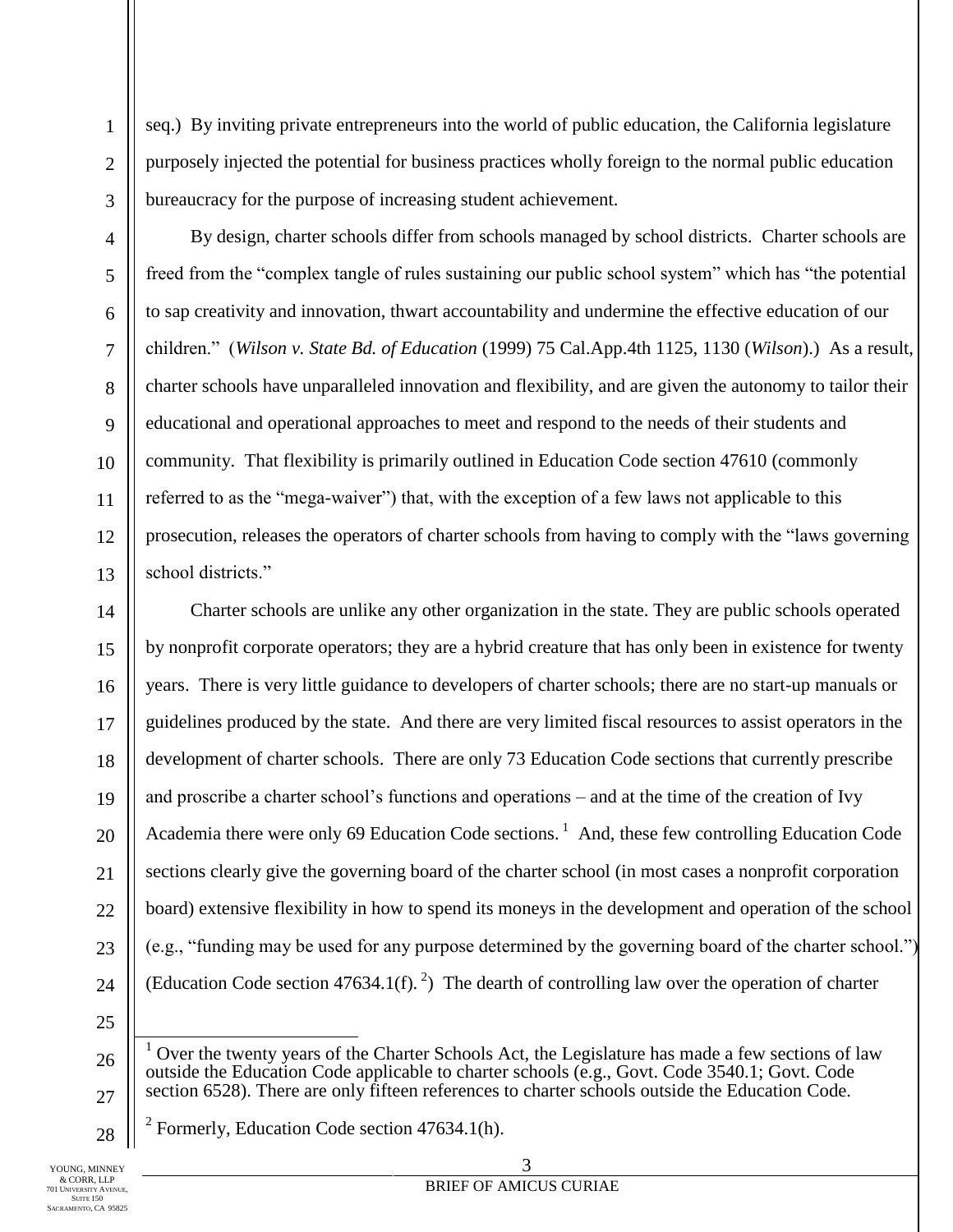schools is by Legislative design – it is in keeping with the old adage that "one cannot hold someone accountable for the outcomes if one dictates the means." Hence, the Charter Schools Act allows all 1000+ operators of charter schools in the state to create their own framework for operational design that best meets that school's and their students' needs. As a consequence, no two charter schools' charters, bylaw, policies and procedures and operational design are the same.

1

2

3

4

5

6

7

8

9

10

11

12

13

14

17

21

#### **III. The Operators of Charter Schools are Closely Supervised and Monitored by Multiple Levels of State and Local Government with the Power to Cure and Correct Violations of Law and Charter and Fiscal Mismanagement**

The operational flexibility outlined above is not without its bounds or oversight; the Charter Schools Act establishes a strong framework of oversight, supervision, and accountability by the granting school district, county board of education, and the State Board of Education. In addition, for those nonprofit operators of charter schools, the nonprofit is also subject to supervision by the California Attorney General and its actions are further circumscribed by the Nonprofit Integrity Act and the applicable provisions of the Corporations Code. (Ed. Code §47604(a); Corp. Code §§5250; Govt. Code §12588, and 12598; Govt. Code §§12580 –12599.7.)

15 16 18 19 20 22 23 24 25 26 28 The supervision and oversight of charter schools by the state's education organizations differs at each level of government. The granting agency has the greatest degree of responsibility. Granting agencies must: (1) designate a charter school oversight employee; (2) visit the school at least annually; (3) review a multitude of reports produced by the charter school (both operational, academic and fiscal); (4) monitor the fiscal condition of the school; (5) monitor the charter school's compliance with the law, its charter, its proposed academic outcomes, and the school's compliance with generally accepted accounting principles. (Education Code section 47604.32, 47604.33, 47607.) The operator of a charter school must produce an annual fiscal audit, conducted by a certified public accountant that has been screened and approved by the State Controller. (Ed. Code §47605(m) and §41020(f).) The annual fiscal audit, conducted in accordance with Government Auditing Standards, must be sent by the charter schools to its granting agency, the county superintendent of schools, the California Department of Education and that State Controller. (Ed. Code §47605(m).) All operators of charter schools must cooperate with its granting agency in the monitoring and investigation of the school's operations. (Education Code §47604.3.) In addition to its statutorily prescribed lawful obligation to oversee and

YOUNG MINNEY & CORR, LLP 701 UNIVERSITY AVENUE, SUITE 150 SACRAMENTO, CA 95825

27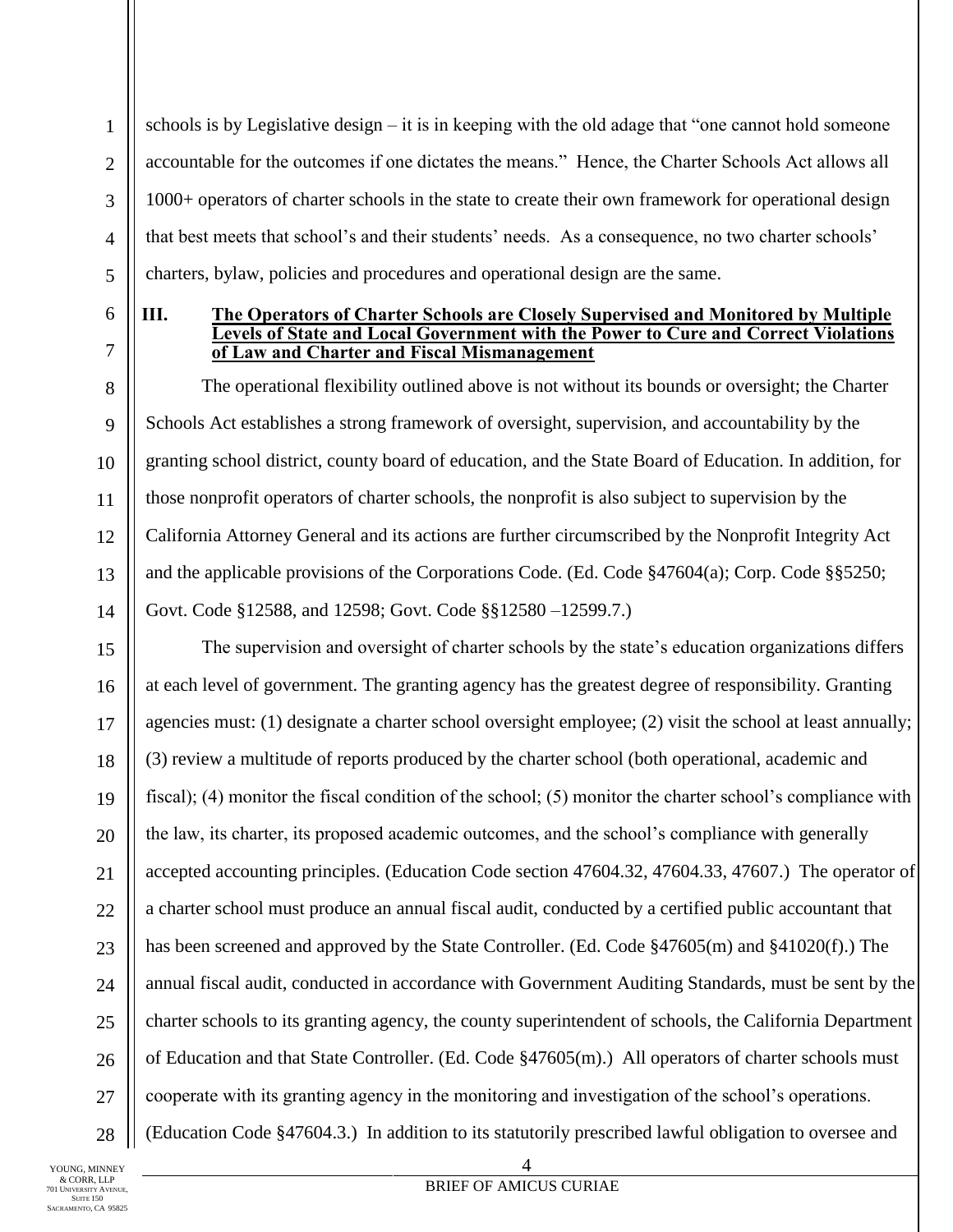supervise the charter schools the school districts have an incentive to monitor the charter schools closely because if they fail to properly monitor and oversee the charter school they can be liable for the debts and obligations of the charter school even if operated by a nonprofit corporation. (Education Code section  $47604(c)$ .

The operators of charter schools are also overseen and monitored by, and must be responsive to, the county boards of education and the county superintendents of schools. (Ed. Code §47604.4.) This same section grants the county superintendent of schools the right to investigate the operator of a charter schools in the county. County superintendents also have the authority to begin an extraordinary audit of charter schools if it believes "that fraud, misappropriation of funds, or other illegal fiscal practices have occurred…" (Ed. Code §1241.5.) Any such audits must be provided to the governing board of the charter school and to the granting agency; and the governing board of the charter school must report to the county superintendent within fifteen days its response to the county superintendent's recommendations. (Ed. Code §1241.5(c).)

Charter schools are also overseen and monitored by the State Board of Education. The State Board of Education, whether or not it is the granting agency of the charter school, based upon the recommendation from the State Superintendent, may revoke a charter school for "gross fiscal mismanagement" or "illegal or substantially improper use of charter school funds" or "substantial and sustained departure from measurably successful practices." (Ed. Code §47604.5.) However, much like a granting agency's ability to revoke a charter outlined below, the State Board of Education must provide the charter school notice and an opportunity to cure the alleged basis for the revocation. (5 CCR §§11968.5 and 11968.5.1.)

The entire framework of flexibly in operation is backed up against a detailed mechanism and process for the granting agency and that state to enforce an operator's compliance with its charter, the applicable law, its proposed outcomes, and fiscally prudent operations. It is through the power of charter revocation or nonrenewal that the granting agency (and the state) enforces compliance. But before a granting agency (or the state) may exercise this power it must give the operator of a charter school *notice* of the alleged violation and a *reasonable opportunity to cure* the alleged violation unless the granting agency determines the violation constitutes a "severe and imminent threat to the

YOUNG, MINNEY & CORR, LLP 701 UNIVERSITY AVENUE, SUITE 150 SACRAMENTO, CA 95825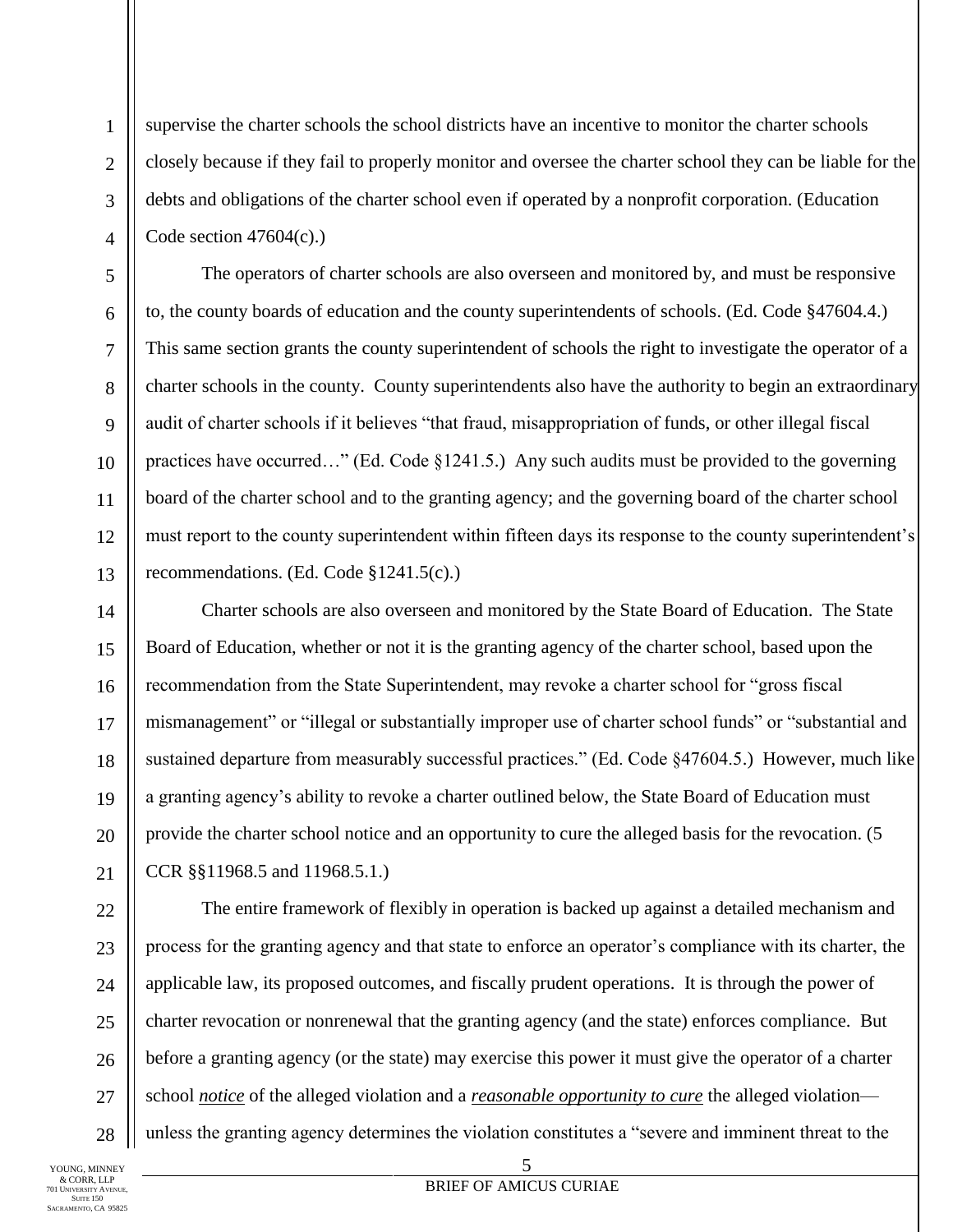health or safety of the pupils." (Ed. Code §47607(c) and 5 CCR 11965, 11968.5.2, and 11968.5.3.)

For the last twenty years operators of charter schools have relied upon the annual fiscal audit process with its multiple layers of governmental review and/or the granting agency's cure and correct authority to define the outside boundaries of its operational flexibility. Where, as is the case herein, the actions taken by the employees of nonprofit operator were reviewed by the outside auditors and the fiscal operations of the charter school were reviewed annually by the granting agency with no notice to cure and correct the operators, like all other operators in the state, rightfully believed that their actions comported with the flexibility expressly stated in the law (as well as the lawful practices of nonprofit corporations.) Because LAUSD and its Office of Inspector General believed that the actions the underlie this prosecution violated the law and the charter school's charter they had a *statutory duty* to bring these allegations to the attention of the operator of the charter school and allow the operator a chance to conform its behavior through the notice and opportunity to cure process outlined in the Charter Schools Act. (*California School Bds. Assn. v. State Bd. of Education* (2010) 186 Cal.App.4th 1298, 1326)(the court of appeal held that a granting agency can be forced through writ of mandate to begin the revocation process if a charter school violates the law.) For whatever reason, the record is clear in this matter that LAUSD did not follow its statutory duties to give notice and a time to cure any alleged noncompliance and instead elected to press for the prosecution of the nonprofit operators of this charter school instead of following the framework the Legislature specifically set forth to resolve these types of disputes.

It is only if the cure and correct process of the Charter Schools Act is followed by granting agencies will charter schools have the comfort to be able to experiment and create new ways to operate and manage charter schools—knowing that disagreements can be worked out in the civil context. The Legislature did not intend the criminal courts to be the arbiter of "allowable" and "disallowable" expenses in a charter schools' operations. Overlaying the threat of a felony conviction where the granting agency and an operator disagree over allowable expenditures is not only inconsistent with the statutory structure the legislature put in place to remedy these disputes it will immediately immobilize the state's charter school's substantial gains that have been achieved over the last twenty years.

YOUNG MINNEY & CORR, LLP **01 UNIVERSITY AVENUE.** SUITE 150 SACRAMENTO, CA 95825

28

///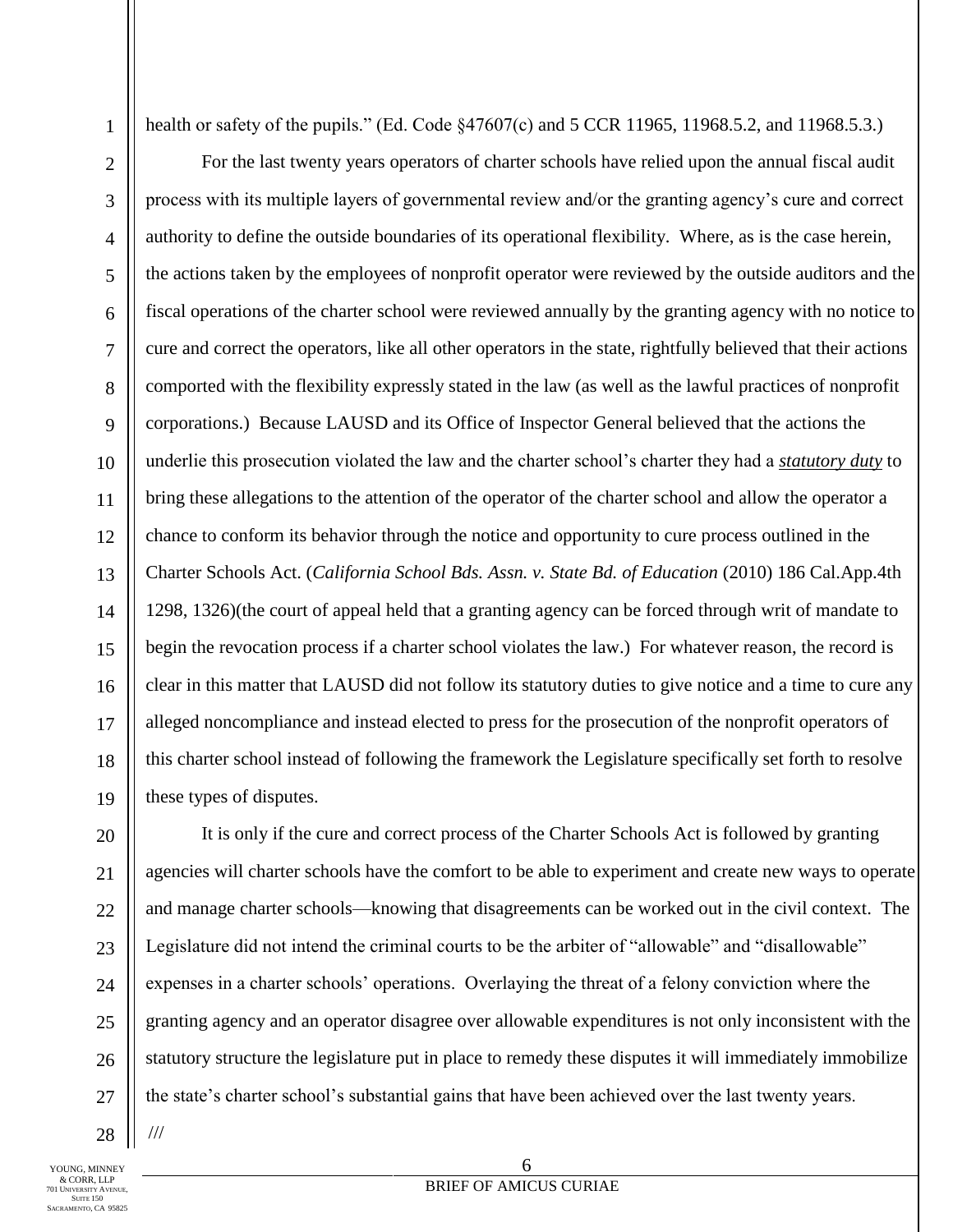And lastly, it would seem to be reversible error to not provide a copy of the Charter Schools Act or instruct the jury on the Charter Schools Act's express operational flexibility for nonprofit operators (including the "mega-waiver"), the rules and regulations circumscribing nonprofit corporations, the broad grant of spending flexibility expressing granted to charter school operators (Ed. Code §47633(c) and 47634.1(h), and the Charter Schools Act's mandatory process of notice, cure and correct. (Ed. Code §47607(c) and 5 CCR 11965, 11968.5.2, and 11968.5.3.)

## **IV. The Employees of a Nonprofit Corporation Operating a Charter School are not Subject to Penal Code §424**

1

2

3

4

5

6

7

8

9

#### **A. The Charter Schools Act Authorizes Charter Schools to be Operated by Nonprofit Public Benefit Corporations**

10 11 12 13 14 15 16 17 18 19 20 21 22 23 24 25 26 27 The Charter Schools Act specifically authorizes a charter school to be operated by or as a nonprofit public benefit corporation, formed and organized pursuant to the Nonprofit Public Benefit Corporation Law (commencing with Corp. Code §5110.) (Ed. Code §47604(a).) The intent of the Legislature in allowing nonprofit corporations to operate charter schools is to insulate school districts from the debts and liabilities of charter schools. (Ed. Code §47604(c).) This was necessary because some school districts were not approving charter schools because they feared assuming liability for the debts and obligations of the charter school should it fail. However, because the nonprofit corporation operator has perpetual existence, the nonprofit corporation will remain responsible for the debts and liabilities of the charter school after the charter school is revoked, non-renewed or surrender. On multiple occasions throughout the Act's twenty year history, the nonprofit corporation operators have remained in place after the charter school it operated was closed (by revocation or non-renewal) to handle the closure of the charter school (i.e., conduct a final audit, transfer student records, redirect students to new schools, perform and account of assets and liabilities, and proceed through bankruptcy if necessary. Examples include, Liberty Family Academy (in North Monterey Unified School District), Promise Charter School (in San Diego Unified School District), Urban Pioneer Charter School (in San Francisco Unified School District), Crescendo Charter School (Los Angeles Unified School District).  $3$  (See Exhibit A attached to the Request for Judicial Notice for a sample Voluntary ├

<sup>28</sup>  $3$  Indeed, Ivy Academia's original charter, operative during the period of time forming the basis of this prosecution, states in the Governance Section that: "The nonprofit will continue its existence notwithstanding any withdrawal of charter status." (Ivy Charter, Oct. 2003, p. 42.)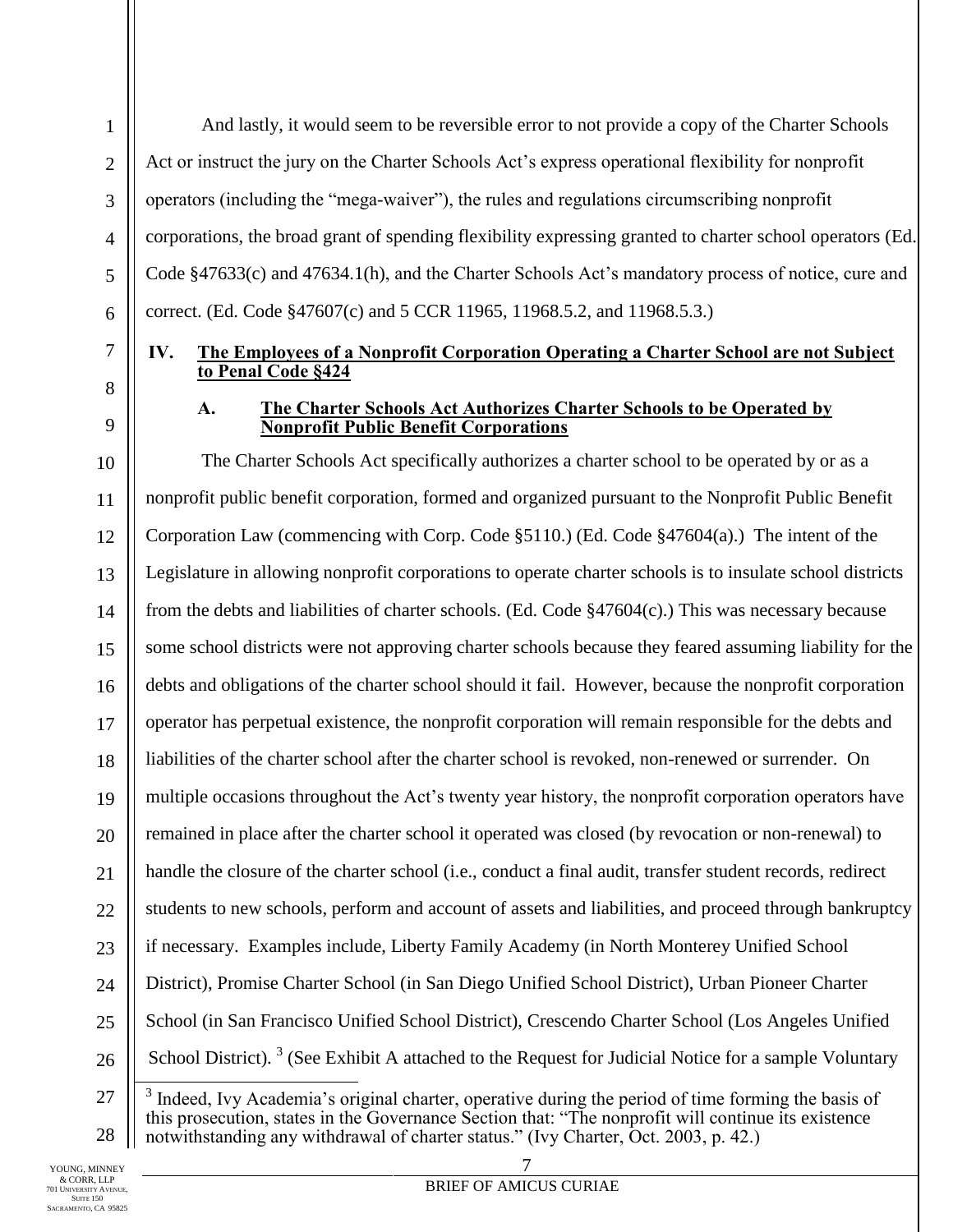Notice of Bankruptcy of the nonprofit operator of the Prosser Creek Charter School.)

The separateness of the nonprofit corporation operator from the charter school it operates is easier to appreciate where the nonprofit corporation's specific purpose is broader than just operating a charter school. For example, the East Bay Conservation Corps and the San Jose Conservation Corps each operate a charter school in addition to conservation corps activities and responsibility.

It must be noted that, as would be consistent with a private employer, the employment practices of a nonprofit corporation operator of a charter school are not controlled by state law or regulations. Indeed, the operator of the charter school will define certain employee rights in the charter itself (e.g., qualifications for employment, retirement benefits, return rights to the school district etc.)[(Ed. Code  $§47605(b)(5)(E)$ , (K) and (M)] but the bulk of employee rights are defined in the nonprofit corporation's employee handbook, policies, and individual employment contracts.

The nonprofit operator plays an important role in the wind up and closure of charter schools. The Charter Schools Act requires that each charter outline the "closure procedures" and how the nonprofit operator will dispose of "all assets and liabilities of the charter school, including any plans for disposing of any net assets[.]" (Ed. Code §47605(b)(5)(P).) After paying or adequately providing for all known debts and liabilities, a California nonprofit corporation can dispose of net assets upon dissolution in conformity with its articles of incorporation. (Corp. Code §6716.) Under California law a nonprofit corporation can dispose of net assets upon dissolution by distributing those assets to another nonprofit corporation upon approval by the Attorney General. (See Exhibit B attached to the Request for Judicial Notice for a sample Attorney General approval of distribution of a nonprofit's net assets after closure of the charter school it operated.)

Ivy Academia charter school has always been operated by Alternative Schools, Inc., a California nonprofit corporation. The Articles of Incorporation of Alternative Schools, Inc. provide that upon dissolution the assets of this entity shall be distributed to an organization that is organized and operated exclusively for charitable, religious, scientific, testing for public safety, literary, or educational purposes, fostering national or international amateur sports competition or for the prevention of cruelty to children or animals that has established its tax-exempt status under section 501(c)(3) of the Internal Revenue Code and section 23701d of the California Revenue and Taxation

1

2

3

4

5

6

7

8

9

10

11

12

13

14

15

16

17

18

19

20

21

22

23

24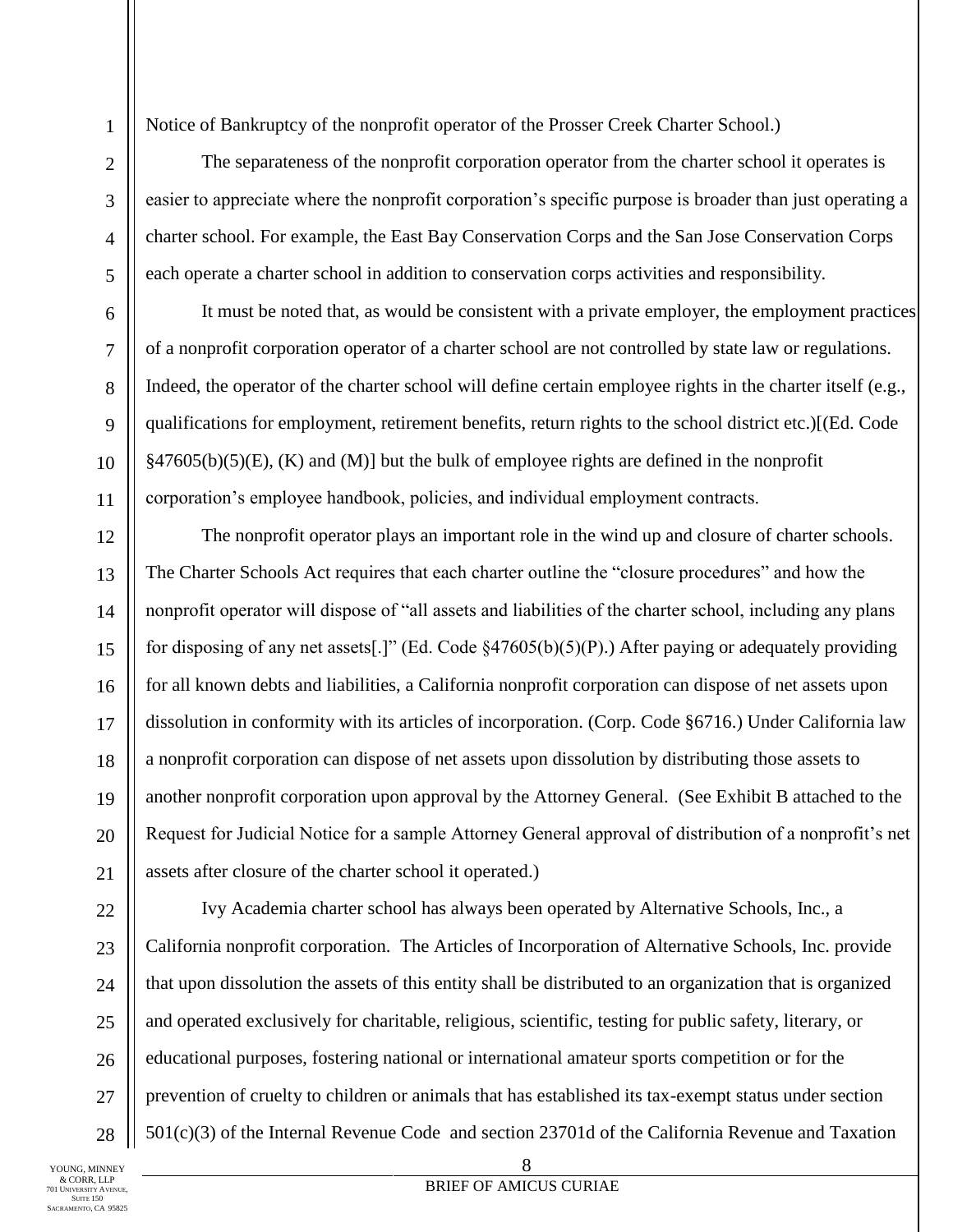Code. As such, the Education Code, Corporations Code and the Articles of Incorporation of Alternative Schools, Inc. permit the distribution of assets, upon dissolution, to a private organization.<sup>4</sup>

The ability of a nonprofit corporation operator to distribute the net assets of a closed charter school to a private organization proves that these assets are not "public moneys"; if the moneys (i.e., net assets) of the charter school were public moneys these moneys would have to be returned to the state because the allocation of those funds outside the public school system would be a gift of public funds in violation of the California Constitution. (Cal. Cons. Art. XVI, Sec. 6.)("The Legislature shall have no power...to make any gift or authorize the making of any gift, of any public money or thing of value to any individual, municipal or other corporation whatever[.]".)

**B. The Nonprofit Corporations Operating Charter Schools Are Deemed to be Private Entities under the law of California**

A number of court cases in California (both state and federal) addressing the "private" v. "public" nature of the nonprofit operator of a charter school and a growing body of administrative decisions have concluded that the nonprofit operators of charter schools are "private" entities and not a public entity.

16 17 18 19 20 21 22 23 24 Of particular import to this prosecution is the California Supreme Court's holding in the matter of *Joey Wells v. One2One Learning Foundation* (2006) 39 Cal.4th 1164 ("*Joey Wells*"). This case is important to this court's consideration for two reasons. First, the Supreme Court concluded that the nonprofit operators of a charter school are private "persons" and thus, unlike "public" school districts, are subject to lawsuits under the California False Claims Act (Govt. Code §12650 et seq.)("CFCA"). And second, one of the reasons the Supreme Court concluded that the nonprofit operators of charter schools are "private" persons is that the funds held by the nonprofit corporation that would be used to satisfy any false claims are not public funds—and as a consequence exposing nonprofit charter school operators to CFCA liability (i.e., treble damages, and fines) would not have a negative impact on the

25 26 27 28 ├ <sup>4</sup> The California Department of Education website states the following regarding Charter School Closure Requirements and Recommendations: "If the charter school is a nonprofit corporation and the corporation does not have any other functions than operation of the charter school, the corporation should be dissolved according to its bylaws. The corporation's bylaws should address how assets are to be distributed at the closure of the corporation." [\(http://www.cde.ca.gov/sp/cs/lr/csclosurerules.asp\)](http://www.cde.ca.gov/sp/cs/lr/csclosurerules.asp)

1

2

3

4

5

6

7

8

9

10

11

12

13

14

15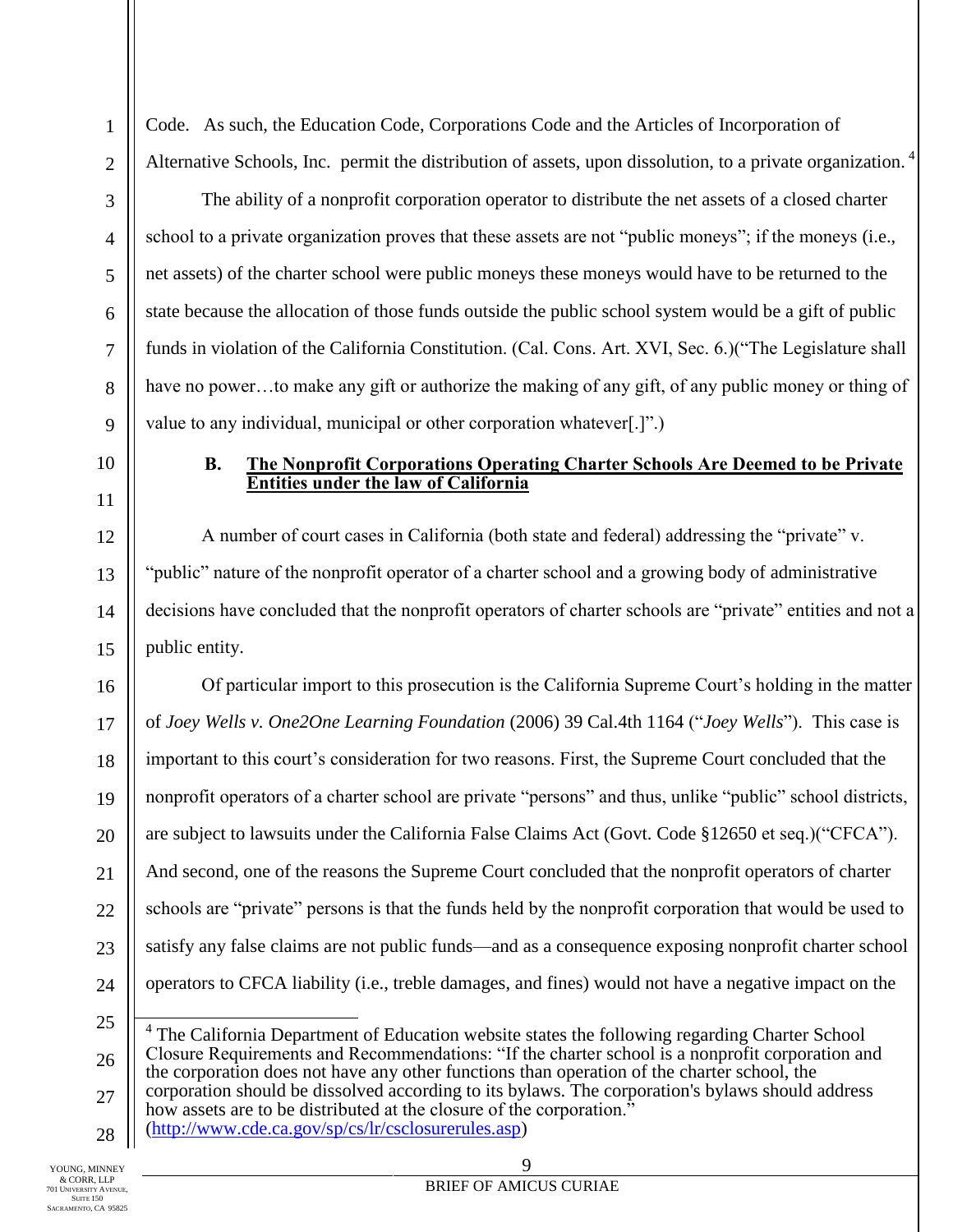public fisc.

1

10 2 3 4 5 6 7 8 9 10 11 12 13 14 15 16 17 18 19 20 21 22 23 24 25 26 27 In *Joey Wells* the Supreme Court, looking at the types of entities that could be liable for CFCA claims, concluded that the term "person" under the CFCA does not include "school districts, or for that matter, any other public entities or governmental entities." (Joey Wells, supra, at p.1190.) By concluding that nonprofit operators of charter schools can be liable for CFCA claims, the Supreme Court concluded that the nonprofit operators are not "public entities or governmental entities." As further support for its conclusion that school districts should not be liable for CFCA claims the Court stated: "School districts must use the limited funds at their disposal to carry out the state's constitutionally mandated duty to provide a system of public education…We note that '[t]he ultimate purpose of the [CFCA] is to protect the public fisc. [citations omitted.] Given that school district finances are largely dependent on and intertwined with state financial aid [citations omitted] the assessment of double and treble damages, as well as other penalties, to school districts would not advance that purpose." (*Joey Wells*, supra, p. 196.) Hence, the Court concluded that exposing school districts to CFCA claims would harm the public fisc where exposing nonprofit operators of charter schools to the same claims would not harm the public fisc. Indeed, in concluding that the nonprofit operators are not public entities nor do the moneys used to operate the charter schools make up part of the public fisc, the Court stated about these nonprofit operators that "there can be little doubt the CFCA applies generally to nongovernmental entities that *contract* with state and local governments to provide services on their behalf." (*Joey Wells*, supra, p. 1201.)(Emphasis added.) Thus, the Court recognized that nonprofit operators are *contractors* that provide services to the state through local educational entities (such as school districts). Following the *Joey Wells* decision the Second District Court of Appeal, in *Knapp v. Palisades Charter High School* (2007) 146 Cal.App.4th 708, also concluded that a nonprofit operator of a charter school is not a "public entity" for purposes of the Government Tort Claims Act (Govt. Code §900 et seq.)(*Knapp, supra*, 146 Cal.App.4th at p. 716-717.) In addition, the Court held that a nonprofit corporate operator of a charter school was not a "public entity" for purposes of the State's Roster of Public Agencies. (Govt. Code §53050.)(*Knapp, supra*, 146 Cal.App.4th at p. 718.) In reaching its conclusions, the *Knapp* court used similar reasoning as the *Wells* court in finding that a charter is a

28 YOUNG MINNEY & CORR, LLP 701 UNIVERSITY AVENUE, SUITE 150 SACRAMENTO, CA 95825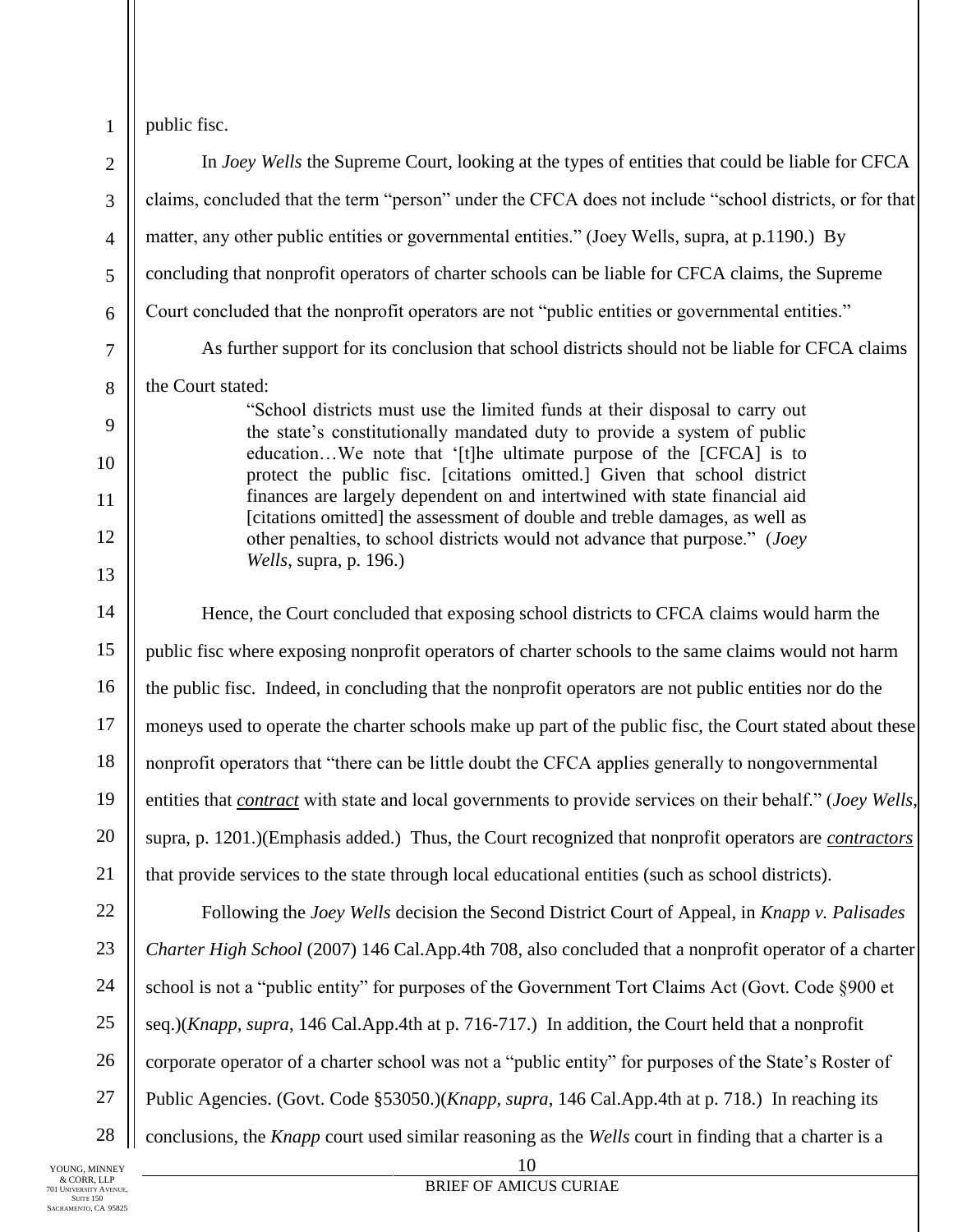"*contract*" detailing the school's educational programs, goals, students served, measurable pupil outcomes and measurement methods, and the school's governance structure. (*Knapp, supra*, 146 Cal.App.4th at p. 714.) As further support, the court stated:

> "Focusing on the corporate structure of these charter schools, the court reasoned that the charter schools in question were '*operated*, not by the public school system, but by distinct outside entities—which the parties characterize as nonprofit corporations—that are *given substantial freedom* to achieve academic results free of interference by the public educational bureaucracy. The sole relationship between the charter school operators and the chartering districts is through the charters governing the schools' operations.'" (*Knapp, supra*, 146 Cal.App.4th at p. 716.)

10 11 12 13 14 15 16 17 18 19 20 21 22 23 24 25 26 The federal courts have reached the same conclusions as the courts *Wells* and Knapp--that nonprofit corporate operators of charter schools are private entities under contract with state and local governments and the employees of said private entities, as private employees, are not subject to lawsuits applicable only to public employees (e.g., civil rights lawsuits under 42 U.S.C §1983.) The Ninth Circuit Court of Appeal in *Caviness v. Horizon Community Learning Center* (2009) 590 F.3d 806, concluded that under Arizona law (which is substantially similar to California's Charter Schools Act) the nonprofit corporation's "actions and personnel decisions were 'made by concededly private parties, and turn[ed] on judgments made by private parties without standards established by the State." (*Caviness, supra*, 590 F.3d at p. 818.) In arriving at this conclusion the Court rejected arguments made by the plaintiff (that are similar to arguments made by the prosecution herein) that the nonprofit operator should be found to be a "state actor" because: (1) the state law defines charter schools as "public schools"; (2) operating a public school is an exclusive function of the state; and (3) employees working at the charter school are permitted to participate in the state teachers retirement system. In rejecting each of plaintiff's arguments, the Court relied upon the United States Supreme Court case of *Rendell-Baker v. Kohn*, 47 U.S. 830 (1982) in holding that just "because [the nonprofit operator] is a 'private entity perform[ing] a function which serves the public does not make its acts state action." (*Rendell-Baker v. Kohn, supra*, 47 U.S. at p. 842.)

27 28

1

2

3

4

5

6

7

8

9

And then just **two months** ago the United Stated District Court for the Northern District of California, following *Joey Wells*, *Knapp*, and *Caviness*, while specifically *reviewing California law*,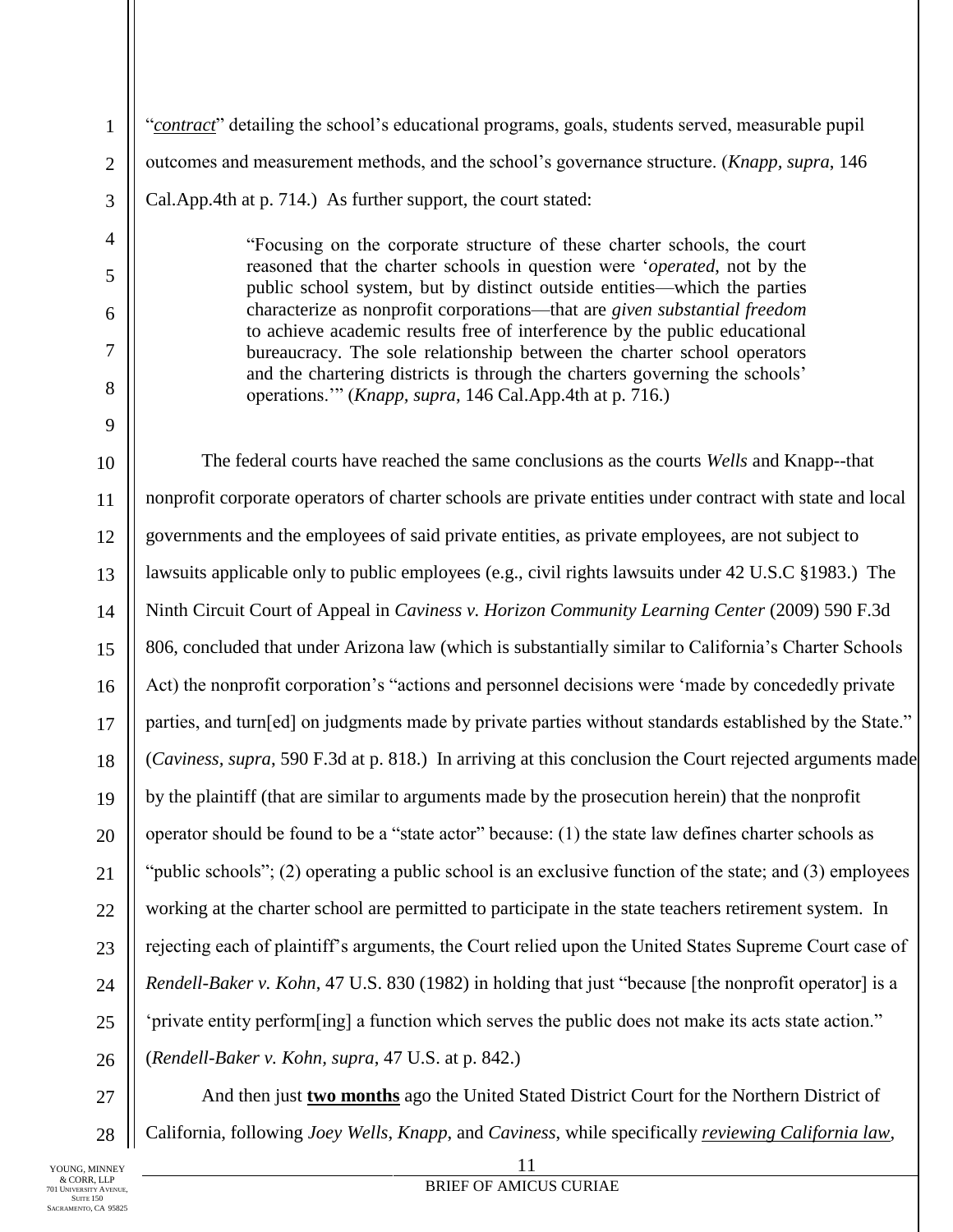concluded that the California law regarding charter schools is very similar to the Arizona law reviewed by the Ninth Circuit in *Caviness* and under the Charter Schools Act in California the private employees of the nonprofit operators of charter schools are not subject to suit as "state actors" under 42 U.S.C §1983. (*Sufi v. Leadership High School* (2013 U.S. Dist. Lexis 94232.) In *Sufi* the District Court rejected all of the same arguments made in Caviness, and concluded, as did the court in Caviness, that "the personnel decisions at issue…turned on judgments made by private parties that were not governed by state-established standards." (*Sufi v. Leadership High School, supra*, at p. 16.)

California State agencies are adopting the same position as the court opinions noted above that nonprofit corporations that operate charter schools are not "public entities." For example, in the employment context the Labor Commissioner has twice denied charter schools' efforts to utilize the exemptions of Labor Code section 220(b) applicable to employees that are "employed by any county, incorporated city, or town or other municipal corporation." (See, Exhibit D attached the Request for Judicial Notice in Support of Amicus Brief) In addition, the California Public Employees Retirement System (PERS) has begun rejecting applications by the nonprofit corporation operators of charter schools claiming that these entities are not "an agency or instrumentality of the state or a political subdivision of the state" and therefore cannot be a participant in the CalPERS system. (See Exhibit E attached to the Request for Judicial Notice.) In concluding the nonprofit operators of charter schools are not entitled to participate in this state retirement program CalPERS is concluding, consistent with IRS guidelines, that nonprofit operators do not meet the following "public agency" criteria: (1) the entity's governing board is not controlled by the state or a political subdivision; (2) the governing board is not publicly elected; (3) the state or a political subdivision is not liable for the debts and obligations of the entity; (4) the entity's employees are not entitled to the same statutory rights as state or political subdivision employees; and (5) the entity does not have any of the powers of a political subdivision (the power of taxation, eminent domain, and police power). (See Exhibit E attached to the Request for Judicial Notice.) $<sup>5</sup>$ </sup>

├

<sup>28</sup> <sup>5</sup> CCSA notes that CalPERS actions are contrary to Ed. Code  $$47605(b)(5)(K)$  that requires a charter school to describe in its charter how employees of the charter school will participate in CalPERS. In addition, CalPERS actions also contravene other California statutory provisions that authorize the participation of charter schools.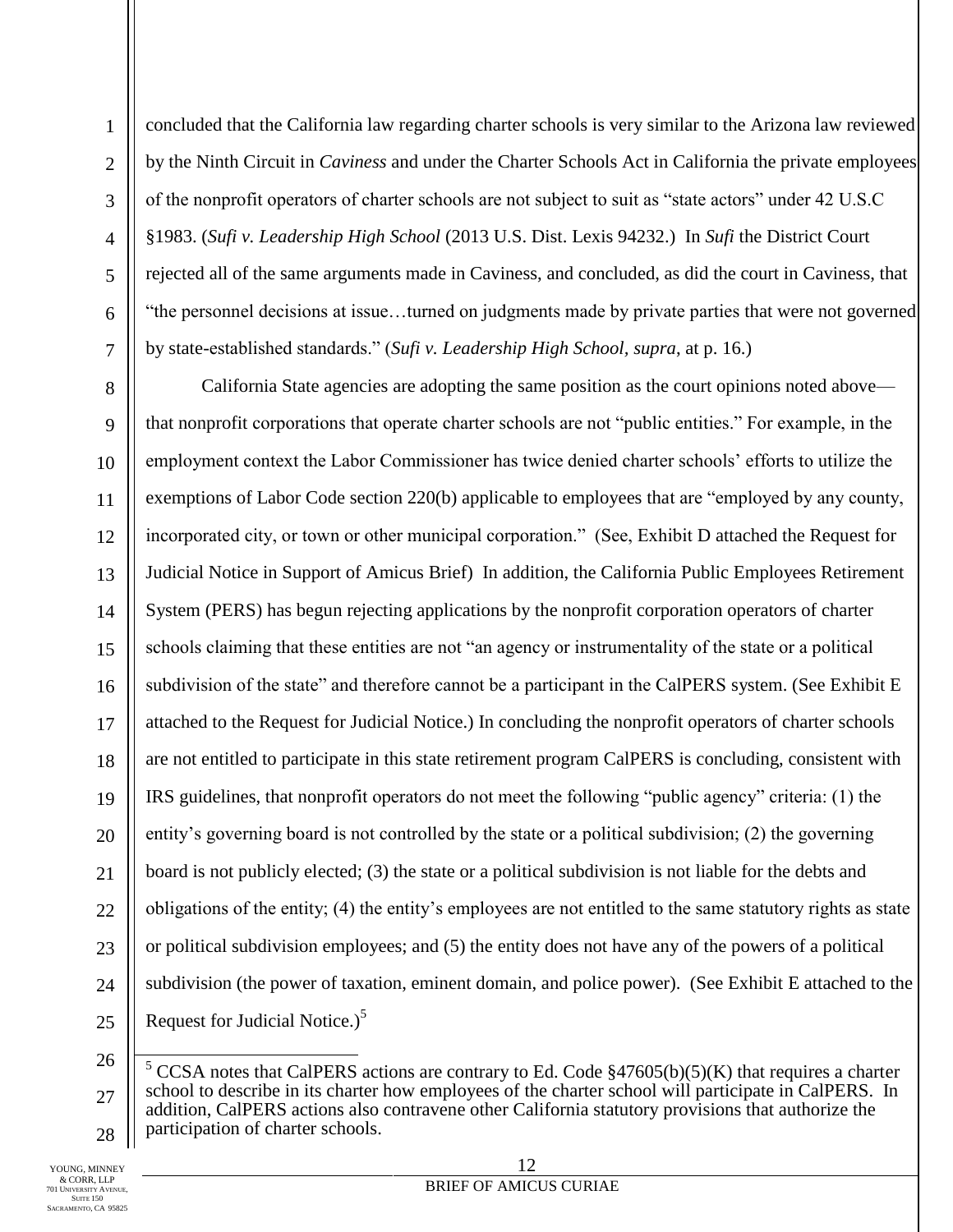2

3

4

#### **C. Employees of the Nonprofit Corporation Operating a Charter School are Not Public Employees (i.e., Not Officers of the State, or Any County, City, Town or District)**

Penal Code section 424 by its express terms only applies to two categories of people: (1) an officer of this state, or of any county, city, town, or district of this state; or (2) every other person charged with the receipt, safekeeping, transfer or disbursement of public moneys. (Penal Code §424(a).) As the court cases clearly articulate above, the nonprofit operator of a charter school is not the state, nor a county, nor a city or town, nor a "district" of this state – indeed, the nonprofit operator of a charter school is not any of these public agencies of the state; the nonprofit operator of a charter school is a private entity under contract to provide educational services. Consequently, the employees and officers of the nonprofit operator of a charter school are private employees not subject to prosecution under Penal Code §424's first category applicable people.

The Second District Court of Appeal, in reviewing the definition of "public officer" under Penal Code §424 stated that it is a "well recognized requirement that to constitute an officer of the state, or any subdivision thereof, in his official capacity he must exercise some portion of the sovereign functions of government[.]" (*People v. Showalter* (1932) 126 Cal.App. 665, 666.) Further, the Court said that "a public office is the right, authority and duty, created and conferred by law, by which for a given period, either fixed or by law or enduring at the pleasure of the creating power, an individual is vested with some portion of the sovereign functions of government[.]"(*People v. Showalter* (1932) 126 Cal.App. 665, 667.) In concluding that a receiver appointed by the court is not a "public officer" and therefore not subject to prosecution under Penal Code §424 the court found the following facts to be dispositive: (1) the receiver was appointed by and removable by the court; (2) he is responsible to no one but the court; (3) his compensation is fixed by the court; (4) his authority comes from the court; and (5) he exercises none of the powers of civil government.

In the matter before the court, it is clear that the defendants did not "exercise some portion of the sovereign functions of government" (this much was concluded by the *Joey Wells*, *Knapp*, *Caviness* and *Sufi* courts); that the defendants were employees of the nonprofit corporation and removable by the nonprofit corporation board only; that the defendants were responsive to no one but the nonprofit corporation board; that the defendants' compensation was fixed by the nonprofit corporation board;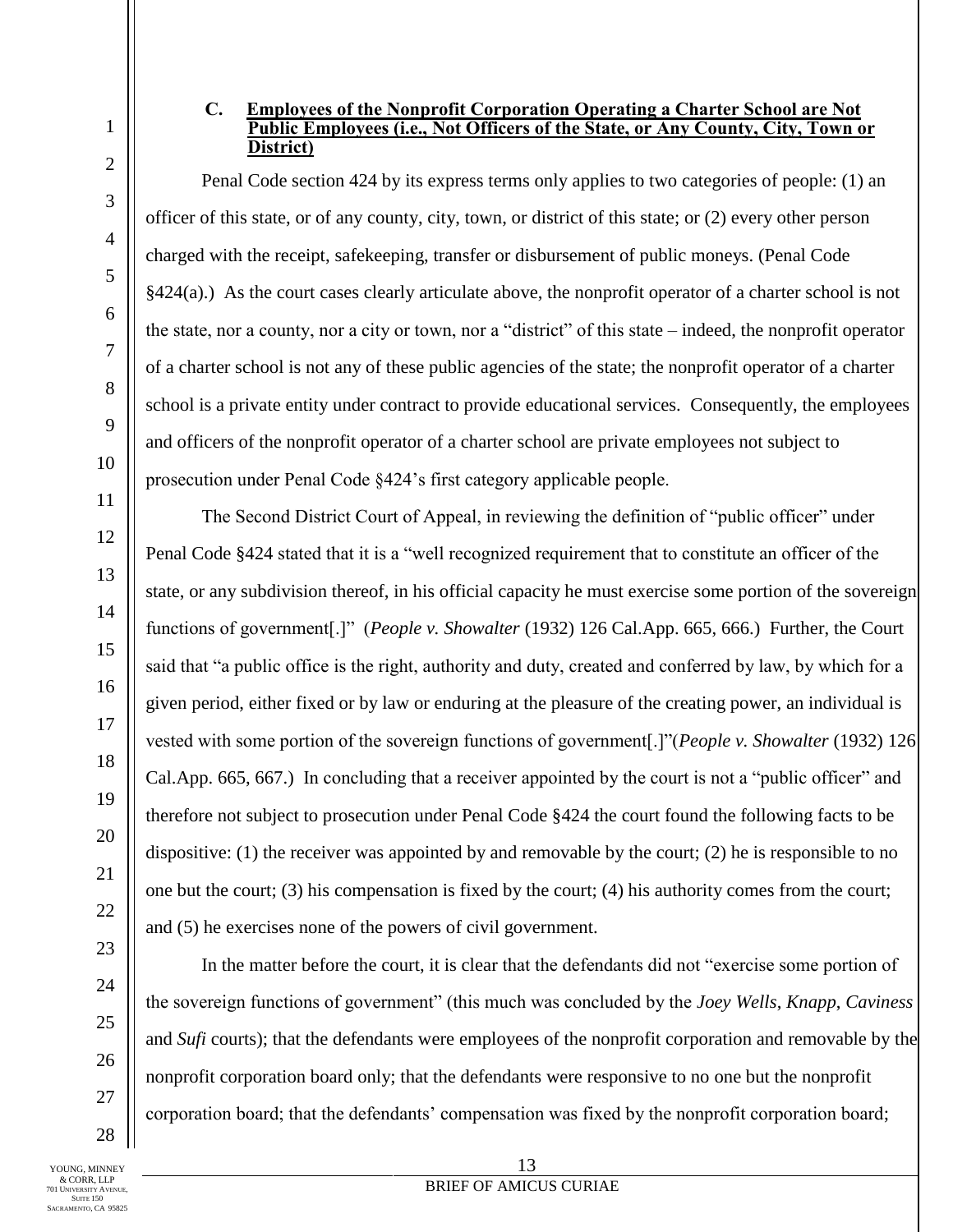that the defendant's duties and authority came from the nonprofit (and not any applicable statute or regulations); and that defendants' employment with the nonprofit was not controlled by any public agency. Hence, defendants are not "officers" of a "district" under Penal Code §424—they were employees and officers of a private nonprofit corporation, that under contract, provided educational services through a charter school.

Further, in a recent Second District Court of Appeal decision in *People v. Christiansen* (2013) 216 Cal.App.4th 1181, the court held that "a [criminal] statute must be construed in light of the common law unless the legislature clearly and unequivocally indicates otherwise." (*Christiansen, supra*, 216 Cal.App.4th at page 1188.) There is, obviously no "clear and unequivocal" intent by the Legislature to define "district" under Penal Code §424 to include the nonprofit operators of charter schools. Consequently, this court should look to common law to determine the definition of "district" for purposes of this case. While amicus was unable to find any specific court case defining the term "district" the courts will in that case turn to dictionary definitions of the word. The American Heritage Dictionary, Second College Edition 1982, defines "district" as "a division of an area or geographic unit marked out by law for a particular purpose—a school district." Under this definition a charter school, unlike a school district, is not a "district" – charter schools do not have legally defined boundaries and are considered a system of state-wide schools. A charter school can locate in the boundaries of its granting agency or an adjacent school district (or in some cases in any school district in the county or adjacent county). (Ed. Code  $\S47605.1(d)$ .<sup>6</sup>) Charter schools do not need boundaries because their boards are not elected by the public and by law a charter school must "admit all pupils who wish to attend the school" and admission to a charter school "shall not be determined according to the place of residence of the pupil, or of his or her parent or legal guardian, within this state[.]" (Ed. Code §47605(d)(1).) Consequently, under *Christiansen* and the common law it was error or the court to instruct the jury that a charter school is a "district" for purposes of Penal Code §424.

The prosecution's sole reliance on *Wilson v. State Board of Education* (1999) 75 Cal.App.4th 1125 to support the applicability of Penal Code 424 is misplaced. In *Wilson*, the court's focus was on

<sup>├</sup>  $6$  Certain types of charter schools can be located anywhere in the state. (Ed. Code  $§47605.8$  and  $47605.1(g)$ .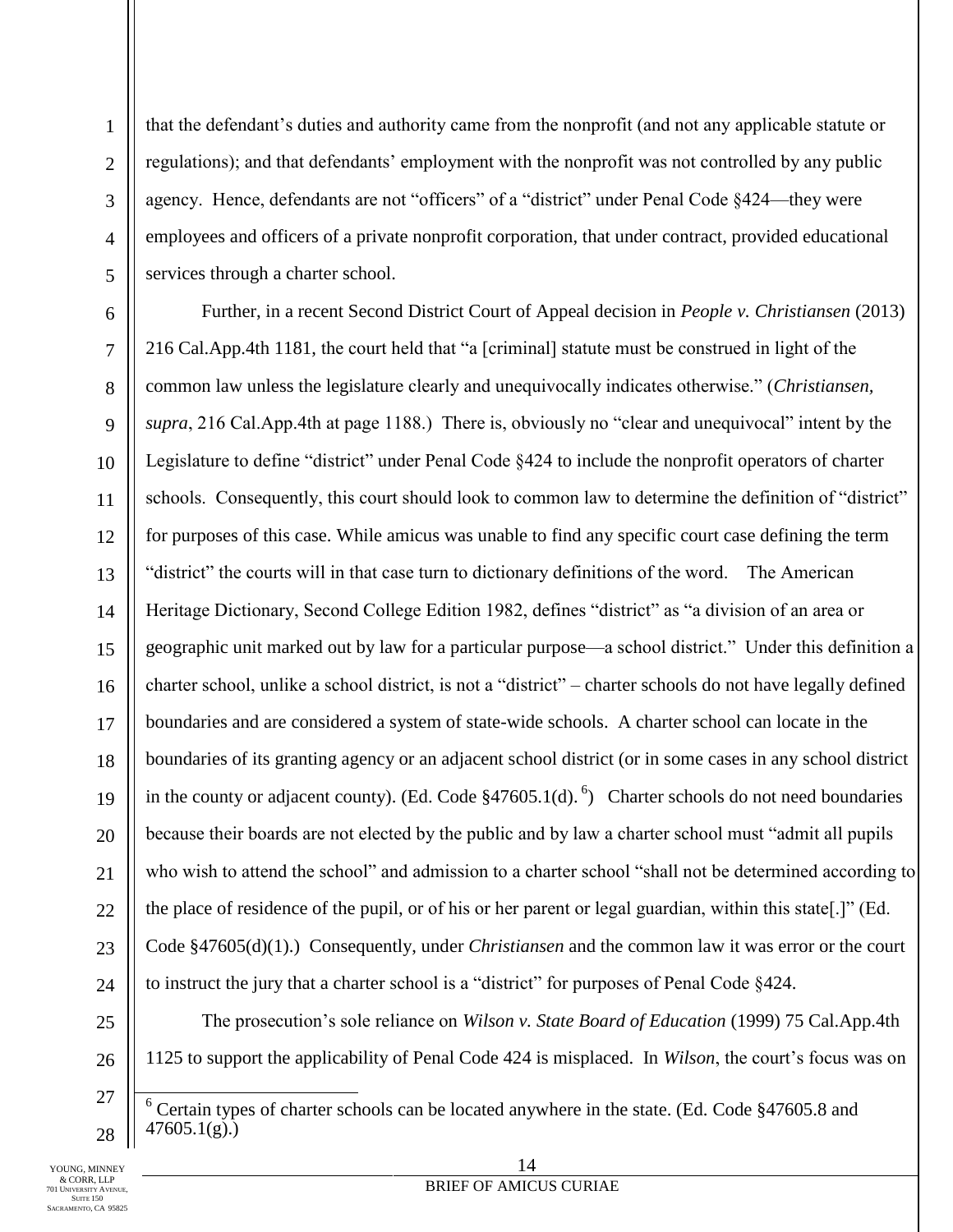the nature of the charter school itself and the control exercised over charter schools by officers of the public school system (e.g., the school district, county office of education, and the State Superintendent and Board of Education)– not on the nature of the different types of charter school operators (here a nonprofit corporation.<sup>7</sup>) The court ultimately finds the Charter Schools Act constitutional because "charter schools are under the jurisdiction of chartering authorities…and chartering authorities are authorities 'within the Public School System[.]"(*Wilson, supra*, 75 Cal.App.4th at p. 1142.) The Court only concludes that a charter school is a "district" for a very limited purpose – two statutory funding sections of the Charter Schools Act. The court did not make a broad proclamation that a charter school is a governmental "district" just like a public school district for all purposes; had the court done so it would have vested charter schools with the sovereign powers of government (i.e., the powers held by school districts -- the power to tax, issues laws/police power, and the authority to condemn property for public use.<sup>8</sup>) Charter schools clearly do not have these sovereign powers and are therefore not "districts" for any purpose other than the specified funding sections on the Education Code.

## **D. The Nonprofit Corporation Moneys are Not "Public Moneys"**

While the second category of people subject to prosecution under Penal Code §424 is much broader in scope it is still only limited to those people responsible for handling "public money." And the phrase "public moneys" as used in Penal Code §424 is defined in Penal Code §426 to "all moneys belonging to the state, or any county, town, district, or public agency therein, and all moneys, bonds, and evidence of indebtedness received or held by state, county, district, city, town, or public agency officers in their official capacity." Again, the court cases and other arguments cited above make it abundantly clear that the nonprofit operators of charter schools are private entities under *contract* with local school districts and are not the state, nor a county, nor a city, nor a town, nor a district, nor any

<sup>8</sup> The California Supreme Court stated in *Wells*, that "...that charter schools act assigns no [] sovereign significance to charter schools or their operators." (*Wells, supra*, 39 Cal.4th at p. 1201.)

<sup>├</sup> <sup>7</sup> Prosecution's statement in the People's Opposition to Defendants' Motion for New Trial on page 10, lines 15-16 that "charter schools…remain very much a public-sector creature…" is not a quote from the Court – it is quote from a private sector organization (the Little Hoover Commission.) In any event, as noted herein, the quote speaks to the nature of a charter school being a public school (as opposed to a private school) and not to the nature of the private operator of that charter school under contract with the school district.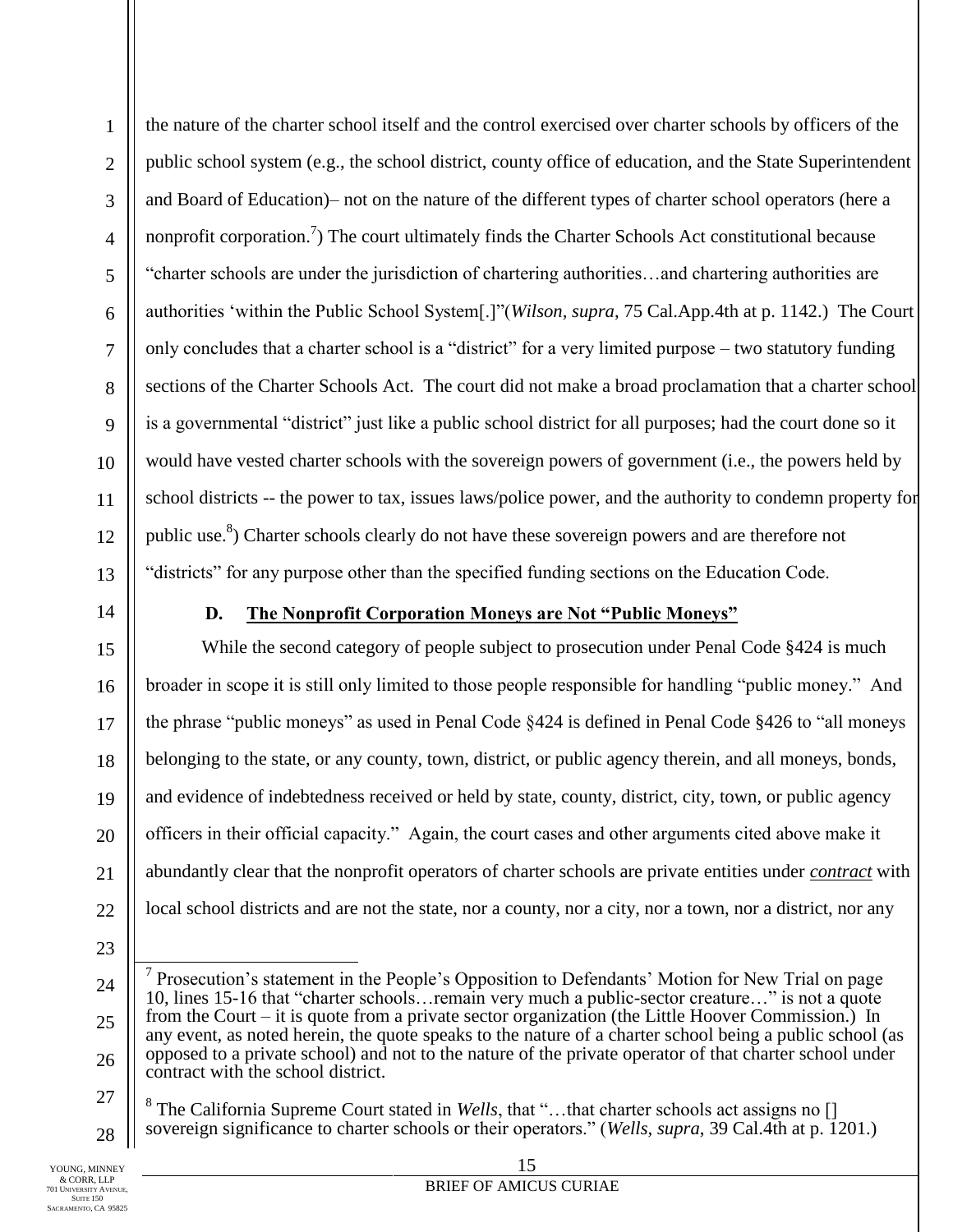other "public agency" of the state. Moreover, if the money held by the nonprofit operator was "public money" it could not be gifted over to any private party upon the closure of the charter schools—but as demonstrated above the nonprofit operator of the charter school is required to resolve all liabilities of the school it operates as well as retain the right to distribute net assets upon dissolution to another private entity. Consequently, "public moneys" were not involved in the actions of the defendants as defined in Penal Code §426.

As the court cases demonstrate, the law treats the nonprofit operator of a charter school as a private "contractor" of local government for the provision of educational services (similar to other vendors to the state that provide other services like correctional facilities or legal services etc.). As noted in *Caviness* just because a private entity is performing a function under contract which services the public does not make this entity a public entity. (*Caviness, supra*, 590 F. 3d 806, 815.)

#### **E. Any Vagueness or Doubt in the Application of Criminal Statutes Should Be Interpreted in Favor of Defendants**

Even if we assumed for the sake of argument that the case law on this matter was not 100% clear—that nonprofit operators of charter schools are private entities under contract to operate a charter school—"when the language employed is ambiguous or doubtful in its intent, a construction of the statute should always be favorable, rather than unfavorable, to any person accused of a violation of the law. (*People v. Showalter* (1932) 126 Cal.App. 665, 669.) "The defendant is entitled to the benefit of every reasonable doubt as to the true interpretation of words or the construction of language in a statute." (*People v. Holtzendorff* (1960) 177 Cal.App.2d 788, 795.) This proposition addresses Rule number One – that there be a bright line.

Penal Code §424 was added to the code in 1872, and while there has been a number of minor revisions over the years, there has not been a major revision or reassessment of Penal Code §424's applicability to newly emerging organizations such as the unusual nature of charter schools. What is clear is that "section 424 has to do solely with protection and safeguarding public moneys defined in Section 426 of the Penal Code, and with the duties of public officers charged with their custody and control and no other kind of public property." (*People v. Dillon* (1926) 199 Cal. 1)(Emphasis added.) And what is clear from the current legal analyses by the California Supreme Court and the Ninth

28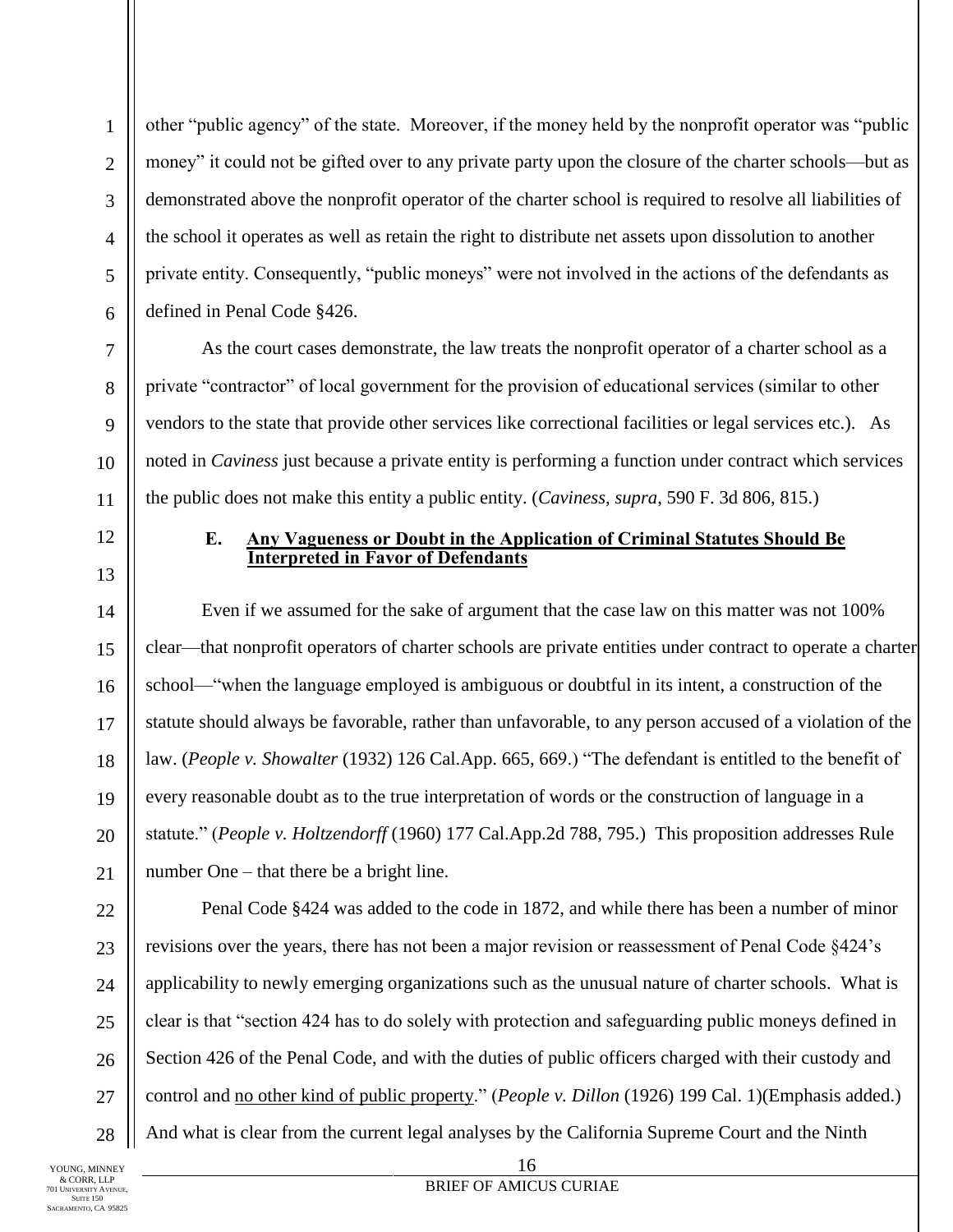Circuit Court of Appeal is that nonprofit operators of charter schools are not public agencies and their offices and employees are not public employees and that as contractors for the provision of education services their moneys are not "public moneys." And even if these conclusions were not clear the court was required to give the benefit of the doubt to the defendants.

## **V. The Jury Instructions on Penal Code §424 and §504 Violate the Fundamental Rules of Our Criminal Justice System**

This case touches upon the fundamental rules of our criminal justice system. It involves violations of the three most important rules in our jurisprudence. Rule One, if someone is going to be deprived of life or liberty, that person needs to have been convicted of crossing a bright line of behavior, in which the State has clearly described the prohibited behavior. Vague laws violate due process because they "fail to give adequate guidance to those who would be law-abiding, to advise defendants of the nature of the offense with which they are charged, or to guide courts in trying those who are accused." *Musser v. Utah*, 333 U.S. 95, 97 (1948). Rule Two, the crossing of that bright line has to be intentional, with knowledge of the prohibition. And Rule Three, the architecture of the trial process requires the judge to be the finder of law, and the jury the finder of fact. Due to the unique nature of charter schools, the jury instructions in this prosecution on Penal Code §424 and §504 violate all three of the fundamental rules of our criminal justice system.

## **A. There was No Crime Here; Defendant's Conduct Did Not Constitute Misappropriation of Public Funds under Penal Code §424**

The starting point for discussion must be the existence *vel non* of some specific regulations, guidelines, or rules governing the employee actions or business practices that these defendants allegedly violated; otherwise their broad operational discretion outlined in the Charter Schools Act is within the "authority of law". Which leads us inexorably to a discussion of *Stark v. Superior Court of Sutter County* (2011) 52 Cal.4th 368 ("*Stark*").

*1. Stark Was Misinterpreted by this Court*

*Stark* is not simply a discussion of Penal Code §424. It involves Rules One and Rule Two discussed above. Rule One goes back to the Enlightenment and the causes of the American and French revolutions. Locke and Rousseau's notion of a social contract inspired the drafters of our Declaration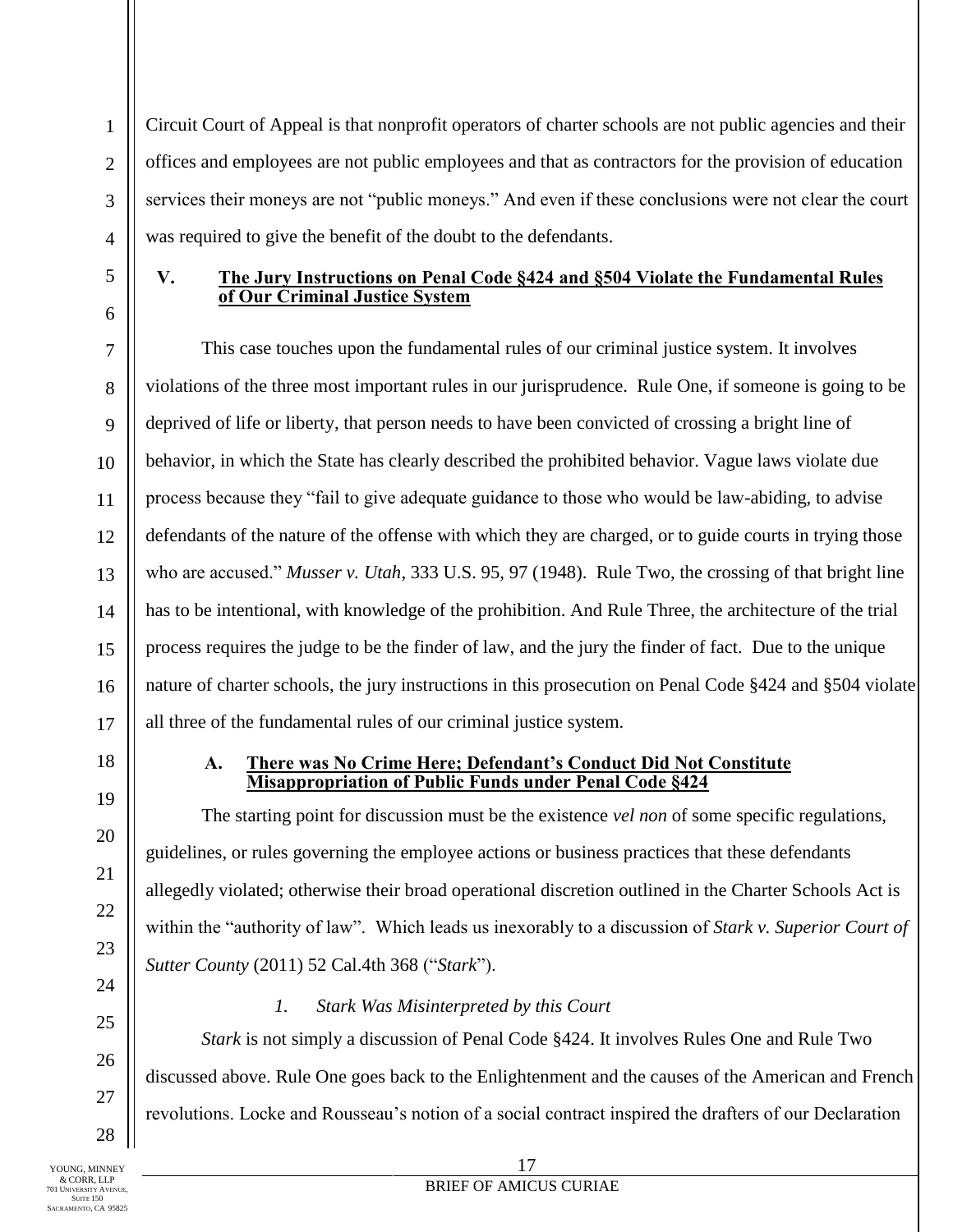of Independence and Constitution. They tossed aside the notion of a divinely inspired monarch in favor of a government where the people are supreme. The concept of a bright line in criminal jurisprudence, coupled with the requirement of a *mens rea* element in all prosecutions for serious crimes, derives from our notions of a constitutional democracy in which the governed agree to be governed only so long as the mandates of government are fair, clear, understandable and just.

In the last century, however, the concept of strict liability began to creep over from civil law into criminal law, as industrialization made life complex and the risks inherent in modern life multiplied. The *Stark* Court was faced with a vaguely written 1872 statute that appeared, at least on its face, to permit prosecution for a general intent only – that is, a misappropriation that occurred without knowledge of the criminal nature of the act. Moreover, the statute was so vaguely worded that it was not clear what specific conduct was prohibited. We know in our gut that a common law thief is a criminal--the mayor who puts his brother on the payroll and tells him he need not show up–but what about a stubborn bureaucrat like Stark who is not necessarily motivated by venality, but is on some kind of personal power trip designed to get everyone ticked off? In order to preserve Stark's prosecution and nevertheless honor our founding fathers, the Supreme Court of California narrowed Penal Code §424 prosecutions in two important ways, which thus avoided a Rule One and Rule Two violation.

18

#### a. Rule Number One: The Bright line

Let's start with Rule One, the requirement of a "bright line". The *Stark* Court focused on the element of Penal Code §424 that criminalized conduct "without authority of law":

> "As the statutory language provides, it is not simply appropriation of public money, or the failure to transfer or disburse public funds, that is criminalized. Criminal liability attaches when those particular actions or omissions are contrary to laws governing the handling of public money. *Unlike many statutory provisions, these provisions make the presence or absence of legal authority part of the definition of the offense. The People must prove that legal authority was present or absent.*" (*Stark, supra*, 52 Cal. $4^{th}$  at 395) (emphasis supplied).

In order to elaborate upon the People's burden of proving the presence or absence of legal

authority, the Supreme Court undertook a detailed examination of the regulatory context in which

18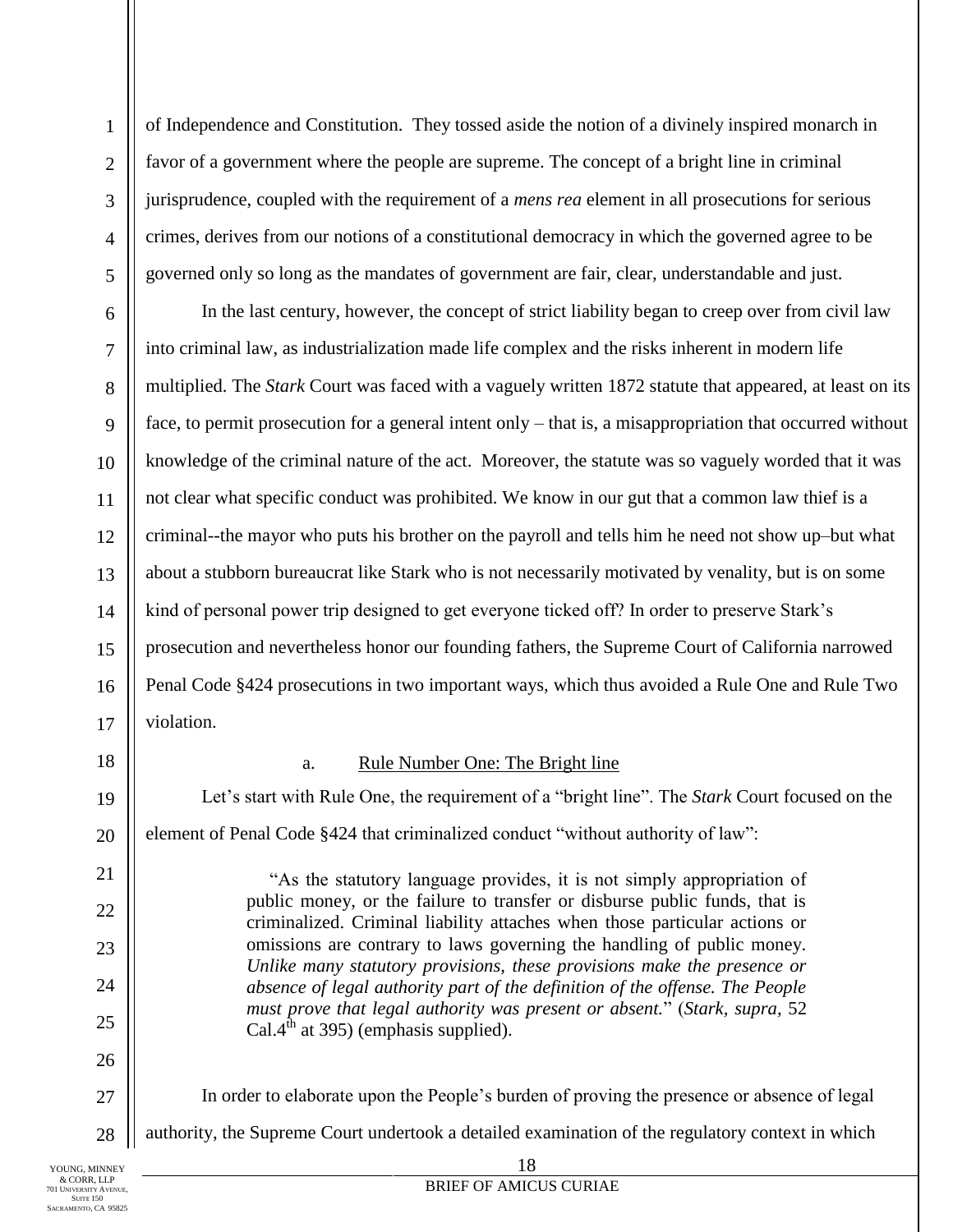1

Stark operated. It turns out that Stark's supervising authorities had specifically instructed him to perform his legal duty in several instances, and Stark stubbornly refused to obey those clear mandates. By contrast, defendants in this case were not allowed to supply the few rules that actually govern the actions of a nonprofit operator of a charter school. Rules like the Charter Schools Act's spending provisions, the mega-waiver, the California Corporations Code and the entrepreneurial business practices of running a charter school. The wide business discretion given the nonprofit operator of a charter school is a direct product of the public policy of allowing charter schools to be a laboratory of experimentation. In other words, to analyze the appropriateness of a Penal Code §424 prosecution in this case, the authorizing rules that bind the business conduct of the defendants needed to be understood. In *Stark*, the California Supreme Court called these authorizing rules "non-penal laws."

Using the subject of administrator or teacher compensation and perquisites as an example, the Supreme Court would have the prosecutor meet its burden by producing rules and regulations governing the setting of compensation. If there is a regulation binding a charter school operator that forbids the provision of morale-building perquisites (such as lunches or a holiday party) these are the kinds of "non-penal laws" that would rescue Penal Code §424 from a due process attack based on a lack of bright line specificity. "Vague laws may trap the innocent by not providing fair warnings. Second, if arbitrary and discriminatory enforcement is to be prevented, laws must provide explicit standards for those who apply them. A vague law impermissibly delegates basic policy matters to policemen, judges, and juries for resolution on an *ad hoc* and subjective basis, with the attendant dangers of arbitrary and discriminatory applications." (*Grayned v. City of Rockford,* 408 U.S. 104, 108-09(1972), quoted in *Village of Hoffman Estates v. The Flipside*, 455 U.S. 489,498(1982).)

The final jury instructions are examples of perfectly circular reasoning– Penal Code §424 says do not steal; so does the school's charter. Penal Code §424 says do not steal; so do the corporate bylaws. Penal Code §424 says do not steal; so does the Education Code. In other words, the alleged nonpenal laws provide no greater specificity than Penal Code §424 itself. In *Stark,* the Supreme Court held that Penal Code §424 alone, without the specificity of non-penal laws, would render the prosecution unconstitutional. *To repeat, to satisfy the Constitution and the rule in Stark, the non-penal law or laws* 

*have to specifically require or prohibit the defendant's conduct*. (Id. At 30.)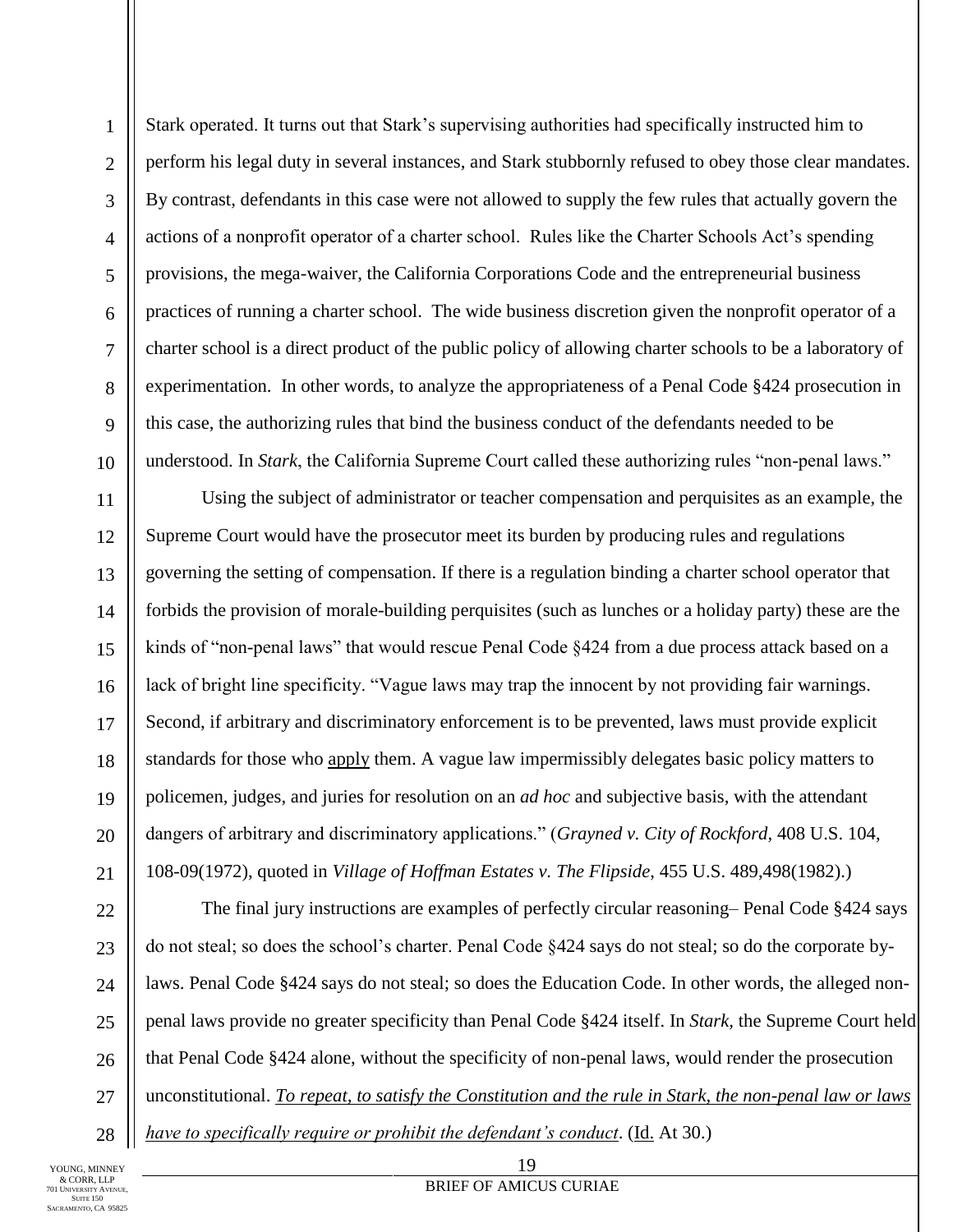In defendant's case, despite the Court's disapproval of the prosecution's reliance on the biblical admonition "Thou shalt not steal", the Court nonetheless permitted the case to go to the jury on a similarly vague basis. *Stark* held that to pass constitutional muster the applicable non-penal law must specifically prohibit the conduct of accused. Prosecutions of the type demonstrated in defendant's case risk violating that important concept.

#### b. Rule Number Two: The *Mens Rea* Requirement

The second way the *Stark* court narrowed Penal Code §424 and preserved it from constitutional failure is Rule Two – the imposition of a distinct *mens rea* requirement. The Court held that "[s]trong public policy supports a rule requiring either actual knowledge or criminal negligence in failing to know the legal requirements underlying the section 424 charges. . . .The negligence must be aggravated, culpable, gross, or reckless." (*Id*. at 32.) Of course, Rule One and Rule Two act together. That is, the "bright line" has to be truly bright for the transgression of it to be truly reckless. What if, instead of going to the prosecutor, LAUSD Office of Inspector General ("OIG") staff had followed LAUSD's statutory obligation (as discussed in Section III) and called for a meeting with the charter school operators? Assume that at that meeting the OIG expressed the opinion that some of the expenditures and reimbursements appeared to be, in their view, unlawful. Of course we do not agree that any such expenditures were unlawful (see above), but let us assume for the sake of argument that there is a written prohibition somewhere, applicable to charter schools, against taking teachers out to lunch and paying with a school credit card. Despite such notice, let us assume that the conduct (as in *Stark*) persisted. In that case the jury would be free to examine the conduct of the defendants to determine if the notice from the OIG was sufficient to make the defendants' conduct criminally negligent or reckless. But nothing of the sort occurred here. In fact, just the opposite occurred. Every supervisory agency or individual who had the opportunity to examine the defendant's finances gave approval. The defendants' accountants, the defendants' auditors, the defendants' Board of Directors, the defendants' authorizer, the County Board of Education, the State Controller and the California Department of Education, all either specifically approved the financial documents or were silent on the issues. The credit card bills were neatly stacked and available, along with backup receipts.

Reimbursement was neatly logged. The books were, for the most part, clearly understandable and

YOUNG, MINNEY & CORR, LLP 701 UNIVERSITY AVENUE, SUITE 150 SACRAMENTO, CA 95825

28

20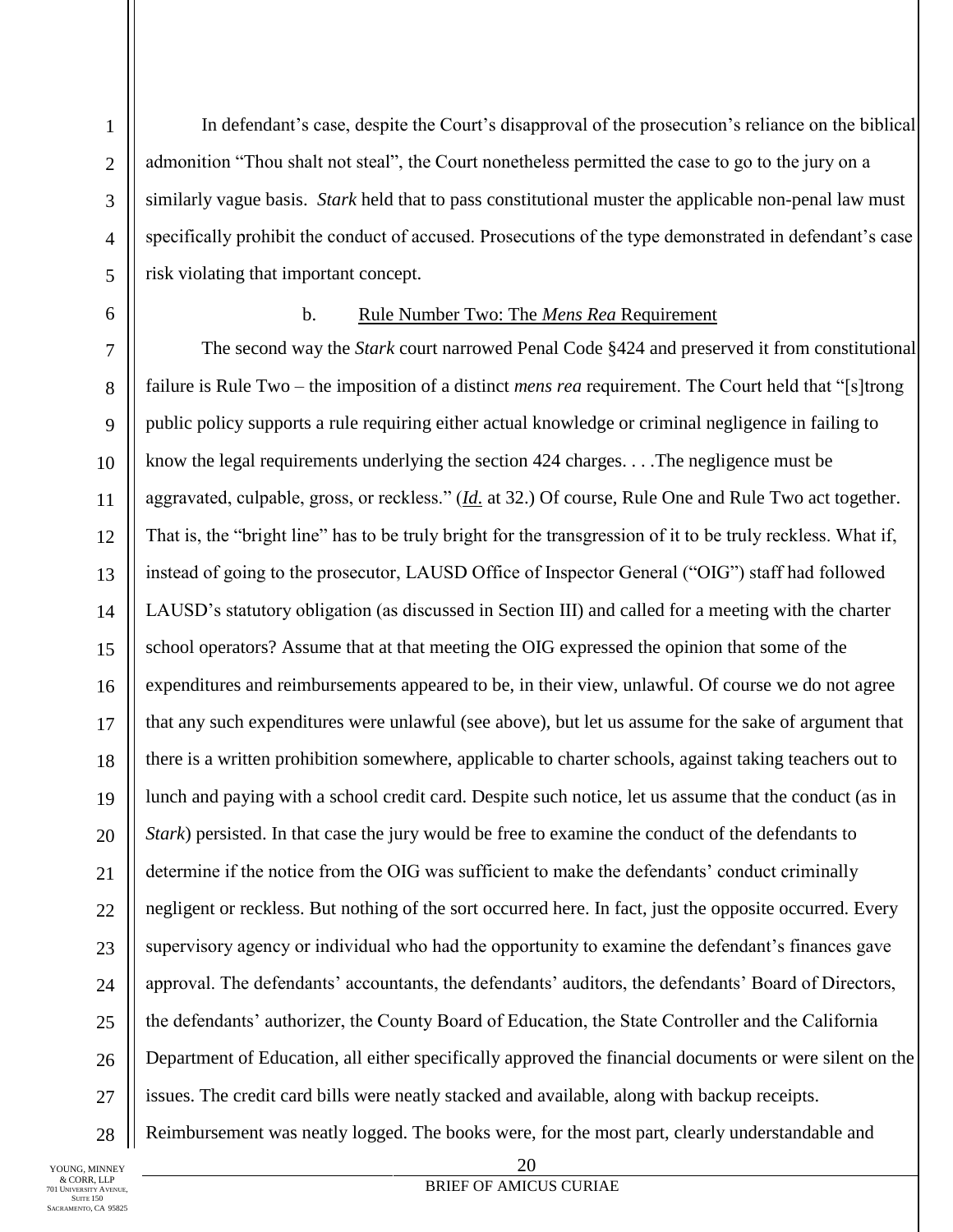open. The leases were specifically approved by the Board of Directors in an open public meeting and captured in the public minutes. Given all this, how could this Court possibly allow the case to go to the jury on the issue of criminal negligence?

The imposition of a *mens rea* requirement is linked to the fair warning requirement. In *Stark,*  defendant violated specific legal instructions from supervisors (bright line: Rule One), and admitted, in some instances, that he understood that his legal obligation required him to obey. As defendant's case demonstrates, nonprofit operators of charter schools function in a much different environment. Instead of the clear non-penal law warning Stark received, defendants had to contend with the prosecution's conviction that the obligation is plainly obvious, without that belief being evidenced by non-penal laws and proof of knowledge of such non-penal laws. This is precisely the evil addressed by the U.S. Supreme Court in *Grayned*, *supra*: prosecution without specific non-penal laws "impermissibly delegates basic policy matters to policemen, judges, and juries for resolution on an *ad hoc* and subjective basis, with the attendant dangers of arbitrary and discriminatory applications."

It really does not matter here what the defendants' (or Stark's) motivation for their conduct was. Rules One and Rule Two require an objective standard, skewed in favor of the accused. That standard requires the burden to always be on the prosecution to demonstrate the bright line and the mental element of the defendant who is alleged to have crossed it. That burden was never met here, nor as a matter of law, could it have been met; which leads us to Rule Three.

19

1

2

3

4

5

6

7

8

9

10

11

12

13

14

15

16

17

18

20

## c. Rule Number Three: The Judge Must be the Finder of Law and the Jury the Finder of Fact

21 22 23 24 25 26 27 28 Using the teacher lunch example, instead of guiding the jury to determine whether in fact the defendants took a teacher out to lunch and paid for it with a school credit card in violation of a specific non-penal law and that they took this action knowing that it was illegal, or with such criminal negligence as to equate to knowledge of illegality, the Court permitted the jury to determine, generally, whether a non-penal law was in fact broken. Now, if Rule One had been satisfied and there were a non-penal law specifically prohibiting teacher lunches, there would be no error. Finally, even though there was no non-penal laws that clearly prohibited defendant's conduct, the jury was permitted to speculate whether the school's charter, by-laws, or non-applicable provisions of the Education Code

YOUNG, MINNEY & CORR, LLP 701 UNIVERSITY AVENUE, SUITE 150 SACRAMENTO, CA 95825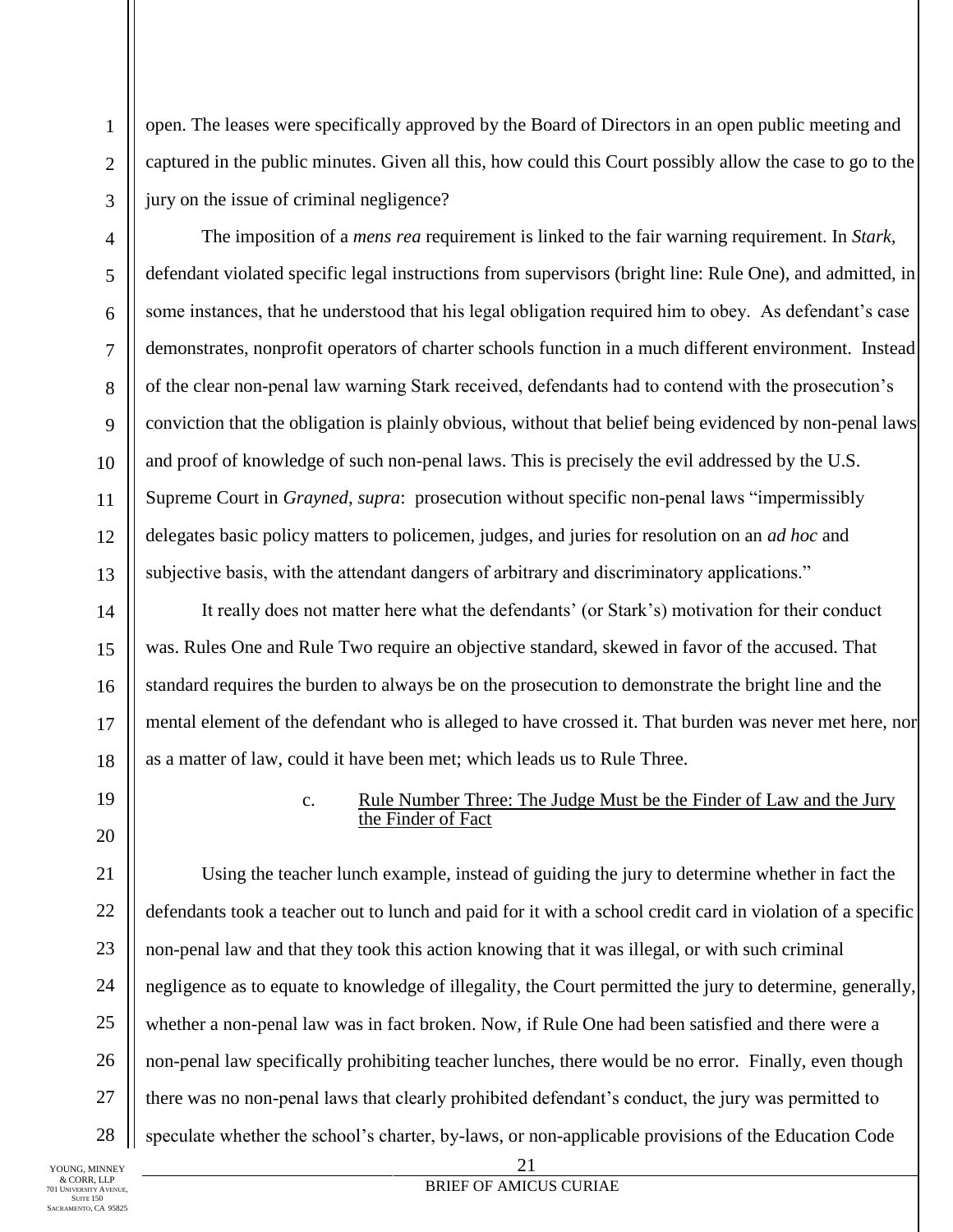were violated, with no direction as to what the vague terms contained in these documents –terms such as "fiscal mismanagement" or "misuse of school property" or "fiduciary responsibility" -- actually mean.

As argued earlier, to comply with *Stark* the non-penal laws have to closely track and prohibit the specific conduct alleged. In other words, the Court in defendant's case passed on its charging authority to the jury, allowing the jury to decide if one or more of a variety of vaguely-worded proscriptions should be applied. The Court never evaluated the proffered non-penal laws in order to decide if they met the *Stark* standards of specificity. It is not for the jury to rummage among a group of non-penal laws, pick one that they think applies and then keep it a secret. "Men of common intelligence cannot be required to guess at the meaning of [an] enactment." (*Winters v. New York*, 333 U.S. 507, 515-16 (1948). As the California Supreme Court recently said "it is a fundamental and historic precept of our judicial system that jurors are restricted solely to the determination of factual questions and are bound by the law as given them by the court. They are not allowed either to determine what the law is or what the law should be." (*People v. Williams* (2001), 25 Cal. 4th 441, 455.) Prosecutions of the type exhibited in defendant's case open the door to such a scenario.

## **B. Penal Code §504 Counts Suffer the Same Disability**

With regard to embezzlement, Penal Code §504 contains an element nearly identical to the "authority of law" element of Penal Code §424--It is "not in the due and lawful execution of that person's trust". The identical analysis undertaken by the *Stark* Court is required here. To understand the range of these defendants' lawful execution of their trust, the Court must undertake an examination of the business and regulatory context in which the alleged acts occurred. In a Penal Code §504 prosecution the prosecution faces the identical burden as in *Stark*; that is, to show that the defendants lacked lawful authority. How should that have been done? *Specific non-penal laws –* otherwise the law suffers from a Rule One violation – no bright line. Every charge in this case requires the same missing specificity, or is derivative of the Penal Code §424 and Penal Code §504 charges. ///

- ///
- 

///